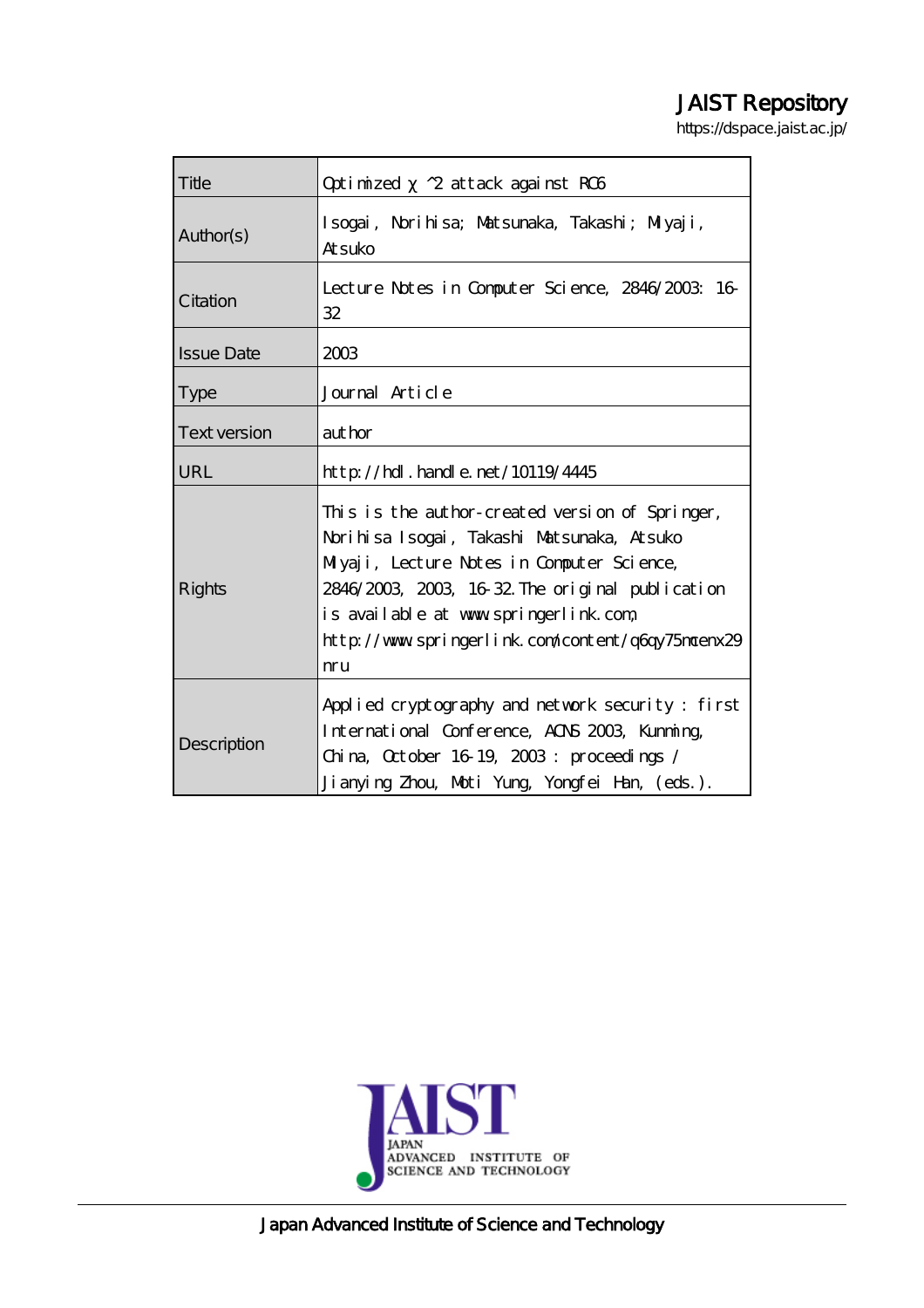## Optimized  $\chi^2$ -attack against RC6

Norihisa Isogai\*, Takashi Matsunaka, and Atsuko Miyaji

Japan Advanced Institute of Science and Technology. {isogai, t-matsuna, miyaji }@jaist.ac.jp

**Abstract.** In this paper, we make progress on  $\chi^2$ -attack by introducing the optimization. We propose three key recovery attacks against RC6 without post-whitening, and apply these three key recovery algorithms to RC6. We discuss their differences and optimization and thus our best attack can break 16-round RC6 without pre-whitening with 128-bit key (resp. 16-round RC6 with 192-bit key) by using  $2^{11\bar{7}, 84}$  (resp.  $2^{122.84}$ ) chosen plaintexts with a success probability of  $95\%$  (resp.  $90\%$ ). As far as the authors know, this is the best result of attacks to RC6.

**Keywords** : Block Cipher, Cryptanalysis, RC6,  $\chi^2$ -attack

### 1 Introduction

RC6 [11] is a block cipher designed by Rivest *et al.* in 1998. RC6- $w/r/b$  means that four w-bit-word plaintexts are encrypted with  $r$  rounds by b-byte keys. Currently,  $RC6-32/20$  is recommended to give sufficient resistance against the known attacks  $[1-3, 5, 7, 9, 12, 13]$ . In this paper, RC6-32 is simply denoted by RC6. RC6 operates as an unit of w-bit word using five basic operations such as an addition, a subtraction, a bitwise exclusive-or, a multiplication, and a data dependent rotation. Therefore, this block cipher has a wonderful capability for performing high-speed software implementation especially on Intel processors.

Up to the present, linear attacks, differential attacks, and  $\chi^2$ -attacks against RC6 and some simplified variants of RC6 have been analyzed intensively. Table 1 summarizes the previous results on RC6. In [2], the security of RC6 against the differential and linear cryptanalysis was given. They estimated that 12-round RC6 is not secure against the differential cryptanalysis. As for linear cryptanalysis using multiple approximations and linear hulls, it was reported that RC6 with 16 or more rounds is secure. As a result, they concluded that 20-round RC6 is secure against differential and linear cryptanalysis. In  $[12]$ , on the other hand, a correct key of 14-round RC6 with 256-bit key can be recovered by using multiple linear attack, and a weak key of 18-round RC6 can be recovered with the probability of about  $1/2^{90}$ .

The  $\chi^2$ -attack is one of the most effective attacks on RC6. The  $\chi^2$ -attack was originally proposed by Vaudenay as an attack on the Data Encryption Standard

The author is currently with Matsushita Information System Research Laboratory Nagoya Co., LTD.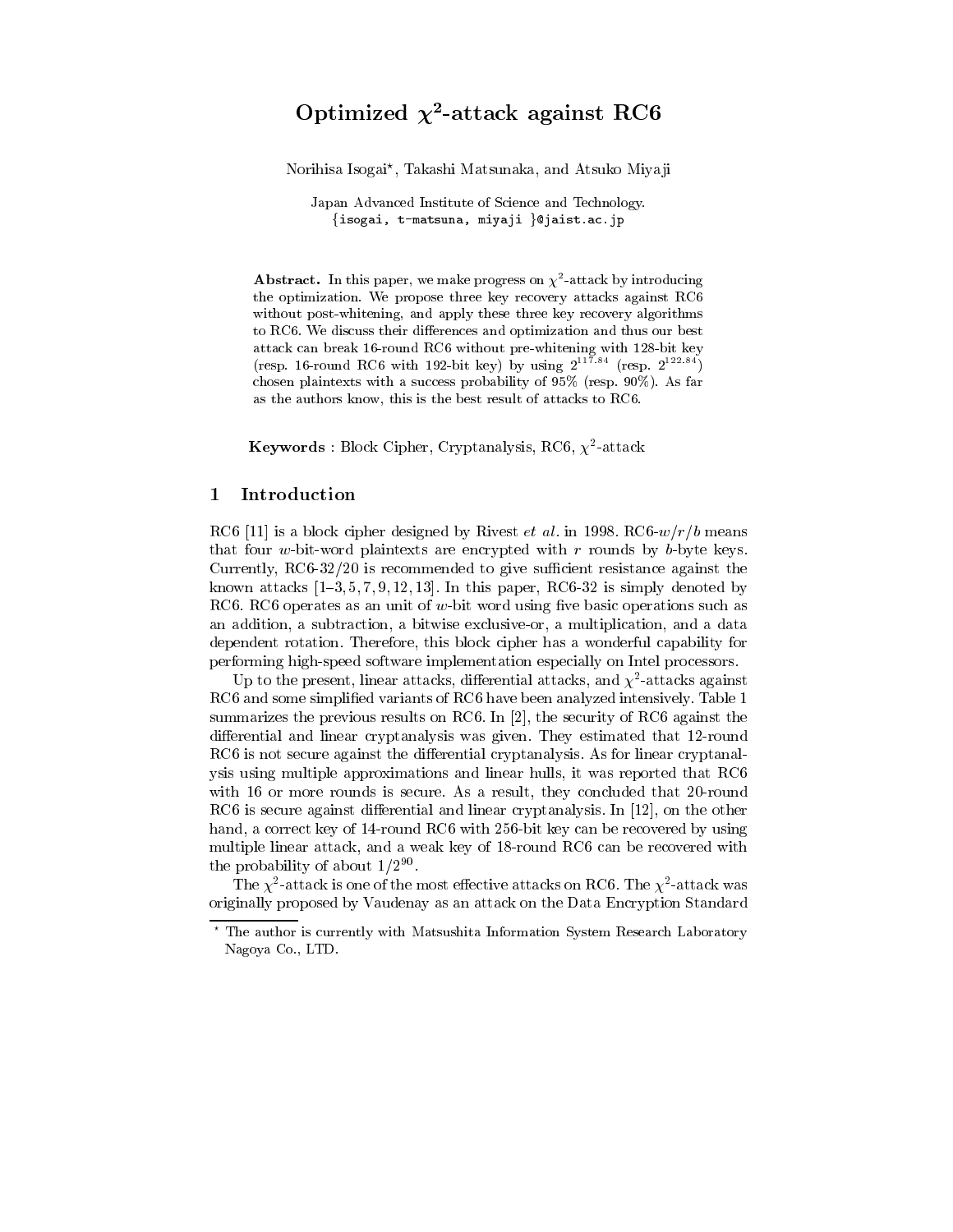(DES) [14], and Handschuh et al. applied that to SEAL [6]. In [5, 7, 9], the  $\chi^2$ attacks were applied to RC6 or a simplified variant of RC6. The  $\chi^2$ -attack can be used for both distinguishing attacks and key recovery attacks. Distinguishing attacks handle plaintexts in such a way that the  $\chi^2$ -value of a part of ciphertexts becomes significantly a higher value. Key recovery attacks have to rule out all wrong keys, single out exactly a correct key by using the  $\chi^2$ -value, and thus they often require more work and memory than distinguishing attacks. In [5, 7], they just focused on such plaintexts that outputs high  $\chi^2$ -value on ciphertext, and in [9], they made progress by introducing a notion of variance as well as  $\chi^2$ -value itself. But, unfortunately, optimization of  $\chi^2$ -value has never been discussed, that is, what level of variance is optimal

In this paper, we propose three key recovery attacks against RC6 without post-whitening and discuss the differences and optimization. We also apply the key recovery attacks to RC6 and demonstrate one of them on RC6-8. Our key recovery attack itself gives a remarkable impact on RC6: our best attack can break 16-round RC6 without pre-whitening with 128-bit key (resp. 16-round RC6 with 192-bit key) by using  $2^{117.84}$  (resp.  $2^{122.84}$ ) chosen plaintexts with a success probability of  $95\%$  (resp.  $90\%$ ).

This paper is organized as follows. Section 2 summarizes the notation, RC6 algorithm, and the  $\chi^2$ -test. Section 3 investigates the  $\chi^2$ -statistic of RC6. Section 4 presents three key recovery attacks against RC6 without post-whitening, Algorithms 2, 3, and 4. We evaluate the security against RC6 in Section 5. Conclusion is given in Section 6.

| Attack                      | Target RC6                | Rounds #Texts |             |
|-----------------------------|---------------------------|---------------|-------------|
| Linear Attack [2]           | RC <sub>6</sub>           | 16            | 2119        |
| $\chi^2$ Attack [7]         | RC6 with 256-bit key      | 15            | 2119        |
| Multiple Linear Attack [12] | $RC6$ with $192$ -bit key | $14^{1}$      | 2119.68     |
| $\chi^2$ Attack [9]         | $RC6W2$ with 128-bit key  | 17            | $2^{123.9}$ |
| Our result                  | $RC6P3$ with 128-bit key  | 16            | 2117.84     |
|                             | $RC6$ with $192$ -bit key | 16            | 2122.84     |

Table 1. Attacks on RC6

1: A weak key of 18-round RC6 with 256-bit key can be recovered by  $2^{126.936}$  plaintexts with the probability of about  $1/2^{90}$ .

2: RC6W means RC6 without pre- or post-whitening.

3: RC6P means RC6 without post-whitening.

### Preliminary  $\bf{2}$

We summarize the notation, RC6 algorithm, and the  $\chi^2$ -test, used in this paper.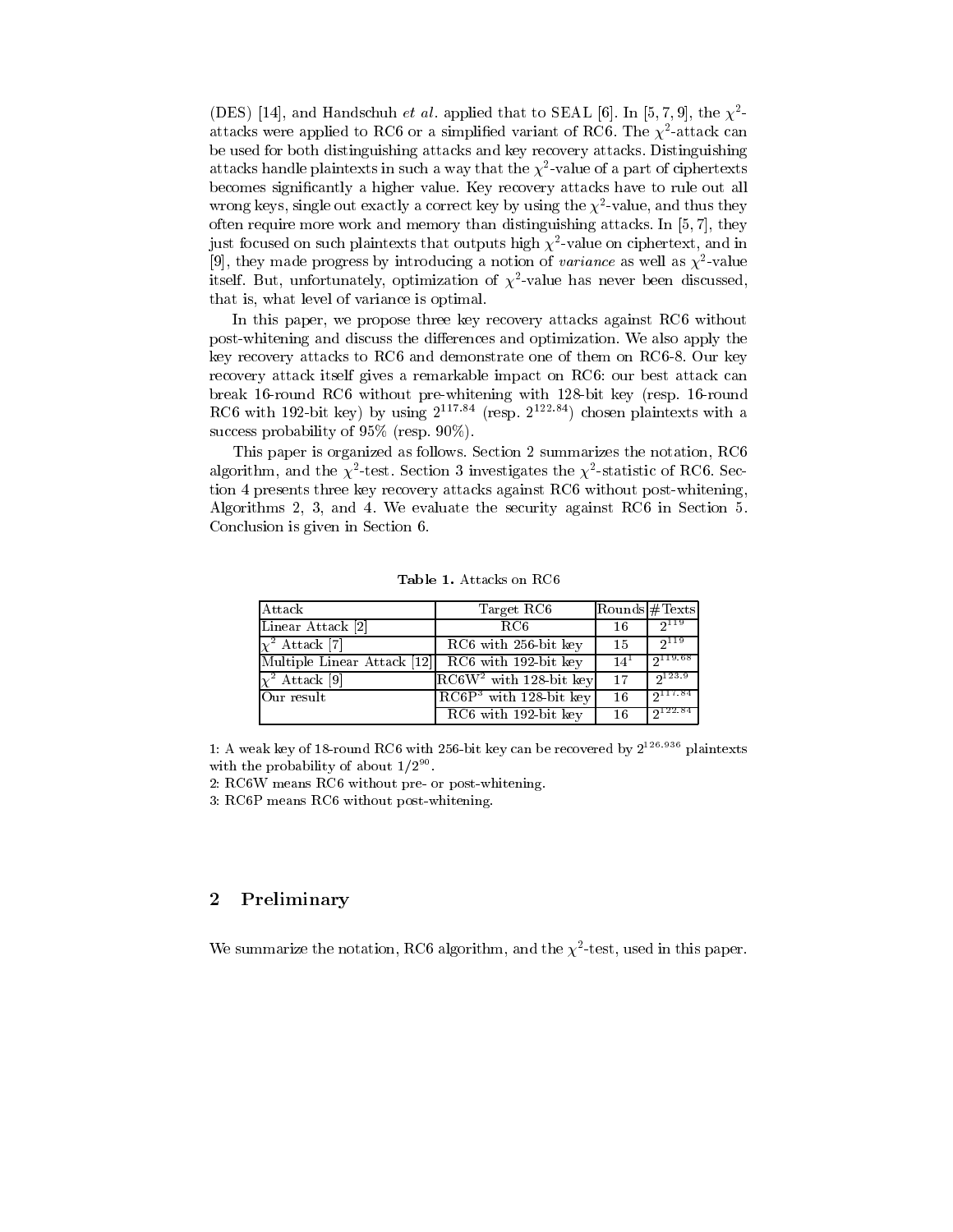### $2.1$ Notation

Let us use the following notation:

 $+ : addition;$  $-$ : subtraction;  $\oplus$ : bitwise exclusive-or;  $r:$  number of rounds;  $a \lll b$ : cyclic rotation of a to the left by b-bit;  $a \gg b$ : cyclic rotation of a to the right by b-bit;  $(A_i, B_i, C_i, D_i)$ : input of the *i*-th round;  $(A_0, B_0, C_0, D_0)$ : plaintext;  $(A_{r+2}, B_{r+2}, C_{r+2}, D_{r+2})$ : ciphertext after *r*-round encryption;  $S_i$ : *i*-th subkey;  $\text{lsb}_n(X)$ : least significant *n*-bit of X;  $msb_n(X)$ : most significant *n*-bit of X;  $X^i$ : *i*-th bit of X;  $f(x) : x \times (2x+1);$  $F(x) : f(x) \pmod{2^{32}} \ll 5;$  $x||y$ : concatenated value of x and y.

We denote the least significant bit (lsb) to the 1st bit, and the most significant bit (msb) as the 32-th bit for any 32-bit element.

### $2.2$ **Block cipher RC6**

Algorithm 1 (RC6 Encryption Algorithm) 1.  $A_1 = A_0$ ;  $B_1 = B_0 + S_0$ ;  $C_1 = C_0$ ;  $D_1 = D_0 + S_1$ ; 2. for  $i = 1$  to r do:  $t = F(B_i); u = F(D_i);$  $A_{i+1} = B_i$ ;  $B_{i+1} = ((C_i \oplus u) \lll t) + S_{2i+1}$ ;  $C_{i+1} = D_i$ ;  $D_{i+1} = ((A_i \oplus t) \ll l) + S_{2i};$ 3.  $A_{r+2} = A_{r+1} + S_{2r+2}$ ;  $B_{r+2} = B_{r+1}$ ;  $C_{r+2} = C_{r+1} + S_{2r+3}$ ;  $D_{r+2} = D_{r+1}$ .

Parts 1 and 3 of Algorithm 1 are called pre-whitening and post-whitening, respectively. We call the version of RC6 without post-whitening to, simply, RC6P.

### 2.3  $\chi^2$ -test

We make use of the  $\chi^2$ -tests for distinguishing a non-uniformly random distribution from uniformly random distribution [7]. Let  $X = X_0, ..., X_{n-1}$  be a sequence with  $\forall X_i \in \{a_0, \dots, a_{m-1}\}.$  Let  $N_{a_j}(X)$  be the number of  $X_i$  which equals  $a_j$ . The  $\chi^2$ -statistic of X,  $\chi^2(X)$ , estimates the difference between X and the uniform distribution as follows:

$$
\chi^{2}(X) = \frac{m}{n} \sum_{i=0}^{m-1} \left( N_{a_{i}}(X) - \frac{n}{m} \right)^{2}.
$$

Table 2 presents each threshold for 63 degrees of freedom. For example, (level,  $\chi^2$ ) = (0.95, 82.53) for 63 degrees of freedom in Table 2 means that the value of  $\chi^2$ -statistic exceeds 82.53 in the probability of 5% if the observation X is uniform.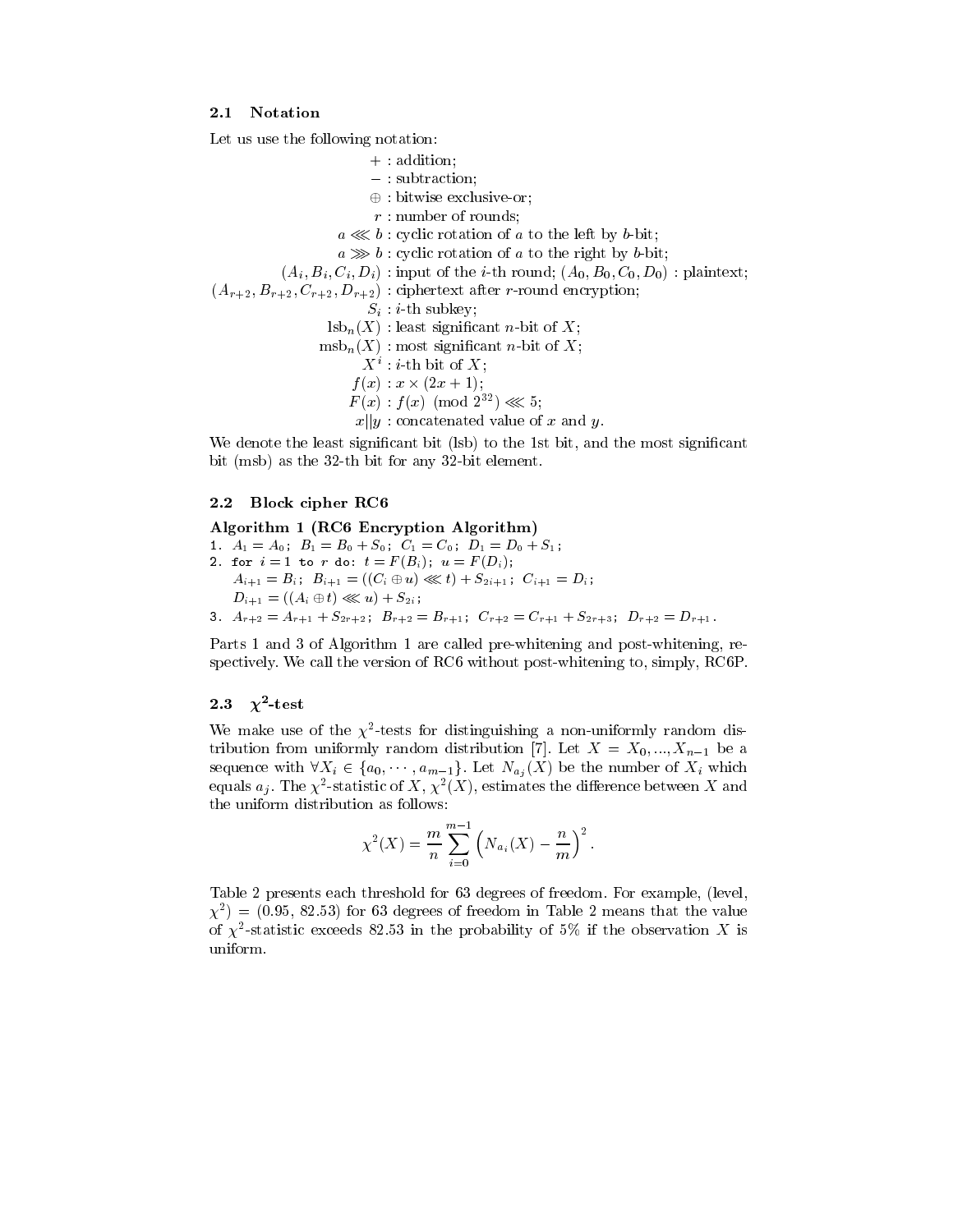**Table 2.** Selected threshold values of  $\chi^2$ -distribution with 63 degrees of freedom

| Level                                                           |  |  |  | $\begin{array}{ ccc } 0.50 & 0.60 & 0.70 & 0.80 & 0.90 & 0.95 & 0.99 \end{array}$ |
|-----------------------------------------------------------------|--|--|--|-----------------------------------------------------------------------------------|
| 63 degrees of freedom 62.33 65.20 68.37 72.20 77.75 82.53 92.01 |  |  |  |                                                                                   |

### $\chi^2$ -statistic of RC6 3

We improve the distinguishing attacks in such a way that the  $\chi^2$ -values become significantly high and that the available number of plaintexts is not reduced.

### Overview of experiments  $3.1$

The previous results [7, ?] of  $\chi^2$ -statistic are summarized as follows:

1. 10-bit outputs of  $\vert s b_5(A_{r+1}) \vert \vert s b_5(C_{r+1}) \vert s b_5(C_{r+1})$  lead to much stronger biases if both  $\text{lsb}_5(A_0)$  and  $\text{lsb}_5(C_0)$  are fixed and both  $B_0$  and  $D_0$  introduce zero rotation in the 1st round;

2. 10-bit outputs of  $\vert s b_5(A_{r+1}) \vert \vert s b_5(C_{r+1}) \vert$  lead to much stronger biases if  $\vert s b_5(A_0) \vert$ is fixed,  $lsb_5(C_0) = 0$ , and both  $B_0$  and  $D_0$  introduce zero rotation in the 1st round;

3. 2n-bit outputs  $(n = 3, 4, 5)$  of  $\frac{\text{lsb}_n(A_{r+1})}{\text{lsb}_n(C_{r+1})}$  lead to much stronger biases if  $\text{lsb}_5(A_0) = 0$ ,  $\text{lsb}_5(C_0) = 0$ , and both  $B_0$  and  $D_0$  introduce zero rotation in the 1st round.

In other words, the previous key recovery algorithms make use of the distinguishing algorithms that fix  $\text{lsb}_n(A_0)$ ,  $\text{lsb}_n(C_0)$ , or both and that introduce zero rotation in the 1st round. However, fixing the 1st-round rotation requires much memory for the key recovery attack and reduces the available number of plaintexts [7]. Here, in order to investigate other conditions that have almost the same effect but that do not reduce the available number of plaintexts, we conduct the following three experiments.

**Test 0:** The  $\chi^2$ -test on  $\text{lsb}_3(A_{r+1})$ || $\text{lsb}_3(C_{r+1})$  in the case of which  $\text{lsb}_5(A_0)$ || $\text{lsb}_5(C_0)$ is set to 0.

**Test 1:** The  $\chi^2$ -test on  $\text{lsb}_3(A_{r+1})$ || $\text{lsb}_3(C_{r+1})$  in the case of which  $\text{lsb}_5(B_0)$ || $\text{lsb}_5(D_0)$ is set to 0.

**Test 2:** The  $\chi^2$ -test on  $\text{lsb}_3(A_{r+1})$ || $\text{lsb}_3(C_{r+1})$  in the case of which  $\text{lsb}_4(B_0)$ || $\text{lsb}_4(D_0)$ is set to 0.

Test 0 corresponds to the previous  $\chi^2$ -test [7, ?]. Since we have known in [9] that the  $\chi^2$ -value of  $\frac{|sh_n(A_{r+1})|}{\text{lsb}_n(C_{r+1})}$   $(n = 2, 3, 4)$  outputs almost the same bias, we present only the results of  $n = 3$  to compare the difference between  $\frac{1}{5}(A_0)||\frac{1}{5}(C_0) = 0$  and  $\frac{1}{5}(B_0)||\frac{1}{5}(D_0) = 0$ . Test 1 or 2 fixes  $|s b_5(B_0)|| s b_5(D_0)$  or  $|s b_4(B_0)|| s b_4(D_0)$  instead of  $|s b_5(A_0)|| s b_5(C_0)$ , respectively. Our experiments generate all plaintexts by using M-sequence [8]. For example, 118-, 123-, and 128-bit random numbers are generated by M-sequence, whose primitive polynomials of M-sequence are  $x^{118} + x^{36} + x^8 + x + 1$ ,  $x^{123} +$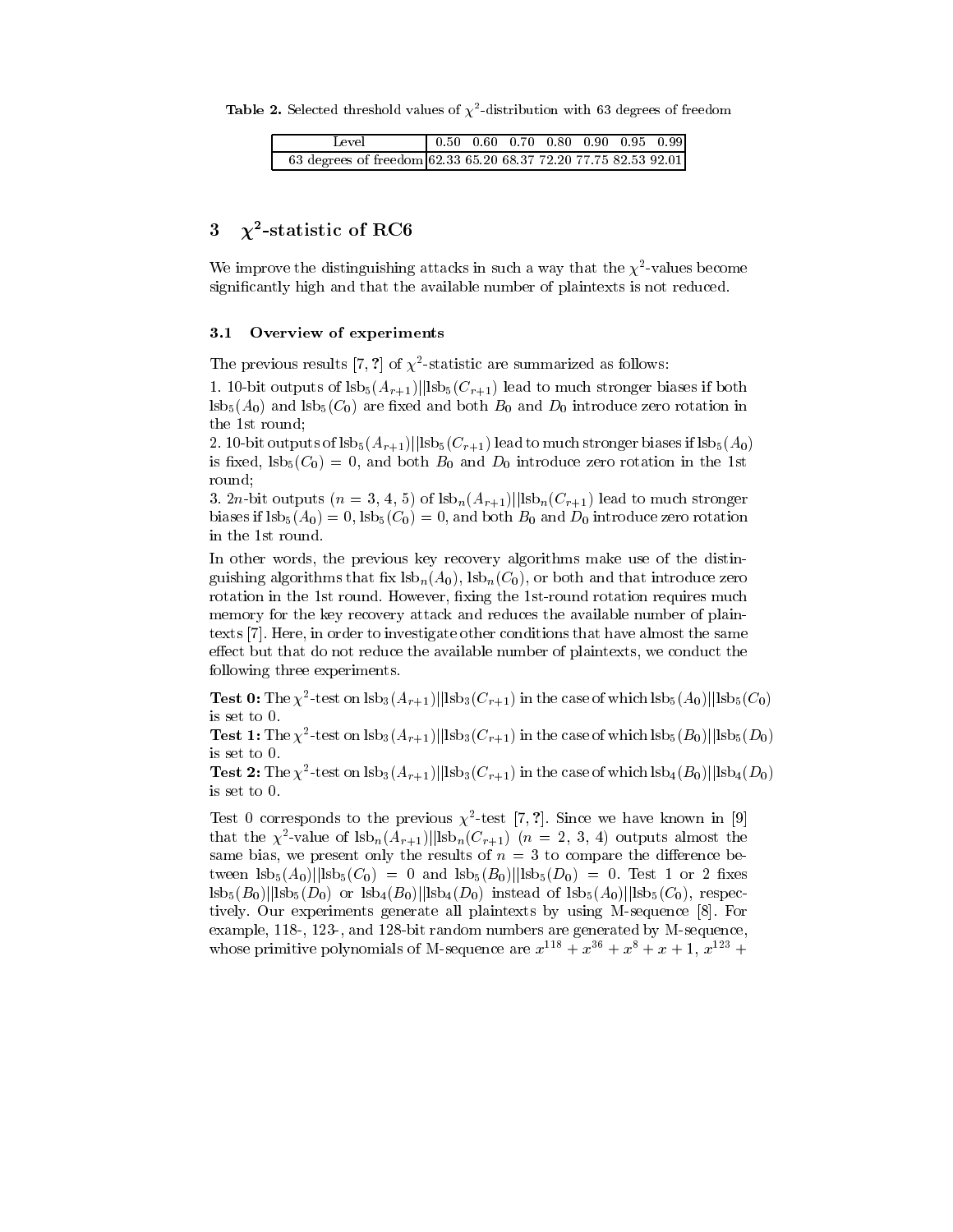$x^{16} + x^{12} + x + 1$ , and  $x^{128} + x^7 + x^2 + x + 1$ , respectively. Our platforms are IBM RS/6000 SP (PPC 604e/332MHz  $\times$  256) with memory of 32 GB and PC cluster system (Pentium III/1GHz  $\times$  50) with memory of 12.5 GB. All tests use  $10^3$  keys and  $10^2$  kinds of plaintexts, and thus conduct  $10^5$  trials in total.

#### $3.2$ Test 0 and Test 1

The results of Tests 0 or 1 are shown in Tables 3 or 4, respectively. These results indicate that Test 0 outputs more bias than Test 1, but that Test 1 also outputs enough bias by using the same number of plaintexts. As reported in [9], we do not necessarily need much bias like level of 0.95 as in [7] to recover a correct key, which will be also shown in the subsequent sections. In fact, the level of more than 0.57 is enough for key recovering. Furthermore if we employ Test 0 to key recovery algorithm, the 1st-round rotation has to be fixed to zero in order to maintain the effect after post-whitening. However it requires extremely much memory. Considering these conditions, we employ Tests 1 and 2 to key recovery algorithm.

#### 3.3 Test 1 and Test 2

Table 5 shows the results of Test 2. Tables 4 and 5 indicate that Test 1 outputs higher  $\chi^2$ -value with fewer number of plaintexts than Test 2; but that Test 2 also outputs enough high bias.

Suppose that  $|s b_n(B_0)|| |s b_n(D_0)|$  is fixed to some value except  $|s b_n(B_0)|| |s b_n(D_0)|$  $0(n=4,5)$ . Then,  $\frac{\text{lsb}_n(A_2)}{\text{lsb}_n(C_2)}$ , i.e.  $(\frac{\text{lsb}_n(B_0)+\text{lsb}_n(S_0)}{\text{lsb}_n(S_0)}$  (mod  $2^n||(\frac{\text{lsb}_n(D_0)+\text{lsb}_n(S_0)}{\text{lsb}_n(C_0)}$ )  $\text{lsb}_n(S_1)$  (mod  $2^n$ ), is fixed in the same way as  $\text{lsb}_n(B_0)||\text{lsb}_n(D_0) = 0$ . Namely, whatever value  $|sb_n(B_0)||sb_n(D_0)$   $(n=5, 4)$  in Test 1 or 2 is fixed to, the same result as Table 4 or 5 is expected. Thus, we can generalize Test 1 or 2 to use any plaintext by just classifying it to each  $\text{lsb}_n(B_0)$  and  $\text{lsb}_n(D_0)$ , and thus the number of available plaintexts in each Test is  $2^{128}$ .

There is each naturally-extended key recovery attack that makes use of Test 1 or 2 as  $\chi^2$ -test. In the next section, we apply Test 1 or 2 to the key reovery algorithm to RC6P, Algorithms 2 and 3, or 4. The number of available plaintexts of Algorithms 2 and 3, or 4 is  $2^{118}$  and  $2^{123}$ , or  $2^{128}$ , respectively. These further differ in the number of *classifications*, which has an influence on the memory size or variance of key recovery attacks. *Classification* means the number of groups. in which plaintexts are classified and the average of  $\chi^2$ -value is computed. In the subsequent sections, we will see how these differences work on each corresponding key recovery attack.

#### 3.4 Slope

To extend our discussion on lower rounds to that on higher rounds, we estimate the slope of Tests 1 and 2 as in [7], that is, how many plaintexts are required to get similar values in a  $\chi^2$ -test on  $r+2$  rounds compared with r rounds. Table 6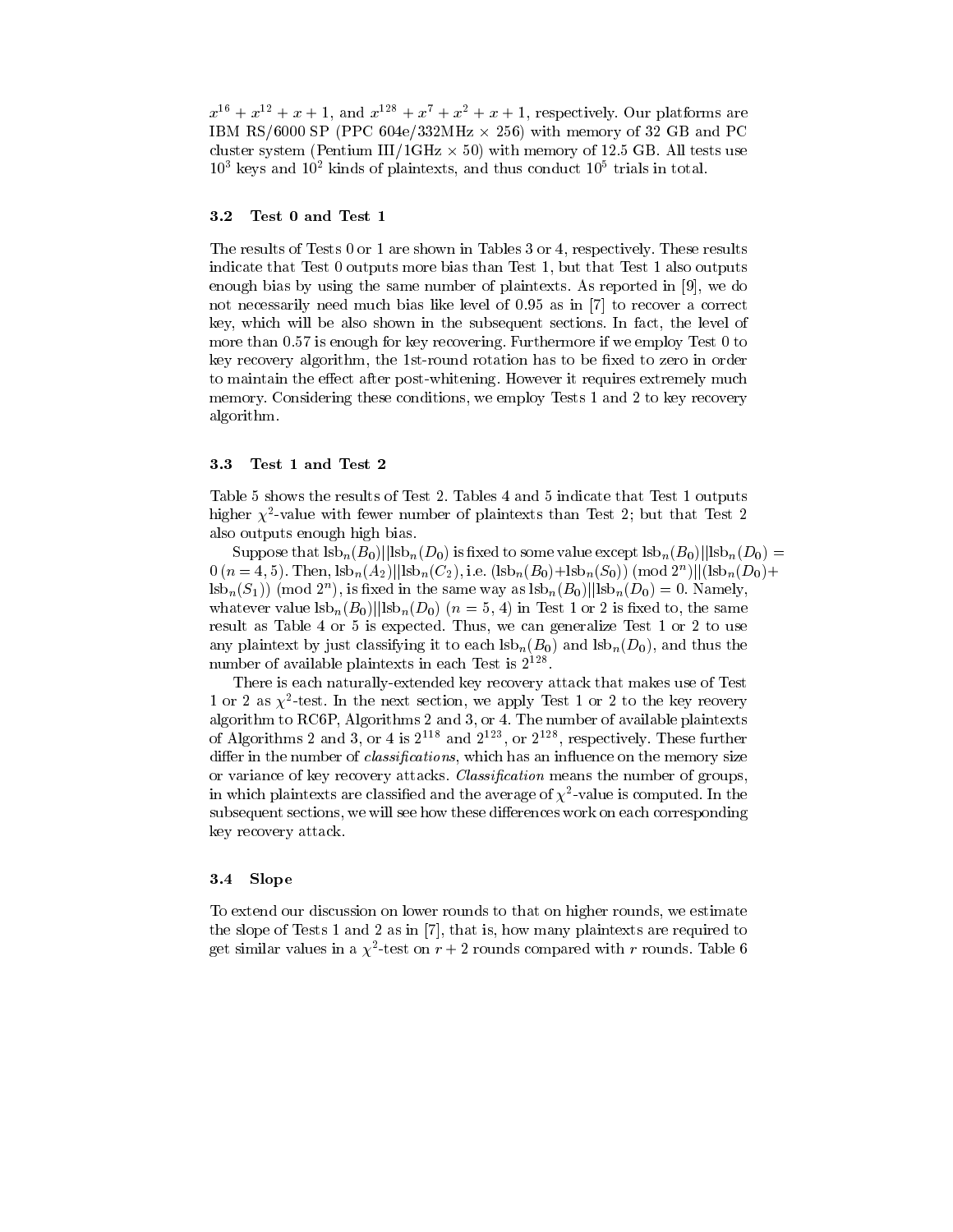shows the number of plaintexts required for the  $\chi^2$ -values with each level of 0.55 0.60, 0.65, and 0.70, and estimates that each average slope of Test 1 (resp. Test 2) is  $2^{16.01}$  (resp.  $2^{16.03}$ ). Both Tests output almost the same slope, but Test 1 outputs slightly smaller slope than Test 2. This is because Test 1 fixes more bits of input than that of Test 2. In our estimation, we take each largest value  $2^{16.04}$ or  $2^{16.06}$  as each slope of Test 1 or 2 to make our estimation strict, respectively. In the following sections, we will show Algorithms 2 and 3 to RC6P, Algorithms 5 and 6 to RC6 (resp. Algorithm 4 to RC6P, Algorithm 7 to RC6), which are based on Test 1 (resp. Test 2). Each algorithm conducts the same  $\chi^2$ -test as that of each corresponding Test. Therefore, to extend our discussion on lower rounds to that on higher rounds, we use the slope of each corresponding Test.

Table 7 shows the efficiency of each Test from the point of view of distinguishing attack. Considering the number of available plaintexts of Test 1 (resp. Test 2),  $2^{118}$  (resp.  $2^{120}$ ), Test 1 (resp. Test 2) can distinguish output of 15-round RC6 from a randomly chosen permutation by using  $2^{112.0}$  plaintexts (resp.  $2^{112.90}$ ) plaintexts). Test 1 can work better than Test 2 from the point of view of distinguishing attack as we noted the above. In the subsequent sections, we will show some key recovery algorithms based on Test 1 or 2 that differ each other in the number of classifications.

**Table 3.** The  $\chi^2$ -value on  $\text{lsb}_3(A_{r+1})$ ||lsb<sub>3</sub>( $C_{r+1}$ ) in Test 0 (the average of 10<sup>5</sup> trials)

|                 | 2 rounds |                                                                               | 4 rounds |                      |  |                      |  |  |
|-----------------|----------|-------------------------------------------------------------------------------|----------|----------------------|--|----------------------|--|--|
|                 |          | # Texts $\chi^2$ -value Level Variance # Texts $\chi^2$ -value Level Variance |          |                      |  |                      |  |  |
| $2^8$           |          | 63.402 0.538 126.731                                                          | $2^{24}$ |                      |  | 63.489 0.541 127.840 |  |  |
| $2^9$           |          | 63.875 0.554 129.299                                                          | $2^{25}$ | 64.028 0.560 129.847 |  |                      |  |  |
| $2^{10}$        |          | 64.729 0.584 133.864                                                          | $2^{26}$ |                      |  | 65.006 0.593 134.789 |  |  |
| $2^{11}$        |          | 66.415 0.640 142.293                                                          | $2^{27}$ | 67.052 0.660 144.714 |  |                      |  |  |
| 2 <sub>12</sub> |          | 69.939 0.744 157.668                                                          | $2^{28}$ |                      |  | 71.000 0.771 167.825 |  |  |

**Table 4.** The  $\chi^2$ -value on  $\frac{1}{s}$   $\frac{1}{s}$   $\frac{1}{s}$   $\frac{1}{s}$   $\frac{1}{s}$   $\frac{1}{s}$   $\frac{1}{s}$   $\frac{1}{s}$  **Test 1** (the average of 10<sup>5</sup> trials)

|          | 3 rounds |                        | 5 rounds |  |  |                                                                                     |  |  |
|----------|----------|------------------------|----------|--|--|-------------------------------------------------------------------------------------|--|--|
|          |          |                        |          |  |  | $\#$ Texts $\chi^2$ -value Level Variance $\#$ Texts $\chi^2$ -value Level Variance |  |  |
| $2^8$    |          | $63.224$ 0.532 125.883 | $2^{24}$ |  |  | $63.262$ $ 0.533 $ $126.\overline{990}$                                             |  |  |
| $2^9$    |          | 63.416 0.538 126.119   | $2^{25}$ |  |  | 63.429 0.539 127.497                                                                |  |  |
| $2^{10}$ |          | 63.819 0.553 129.069   | $2^{26}$ |  |  | 63.790 0.552 128.212                                                                |  |  |
| $2^{11}$ |          | 64.669 0.582 132.916   | $2^{27}$ |  |  | 64.521 0.578 131.408                                                                |  |  |
| $2^{12}$ |          | 66.352 0.638 140.551   | $2^{28}$ |  |  | 66.373 0.639 140.554                                                                |  |  |

### Cryptanalysis against RC6 without post-whitening  $\overline{4}$

We present three key recovery algorithms against RC6P, and discuss their differences and the optimal condition to attack to RC6P. The main idea of these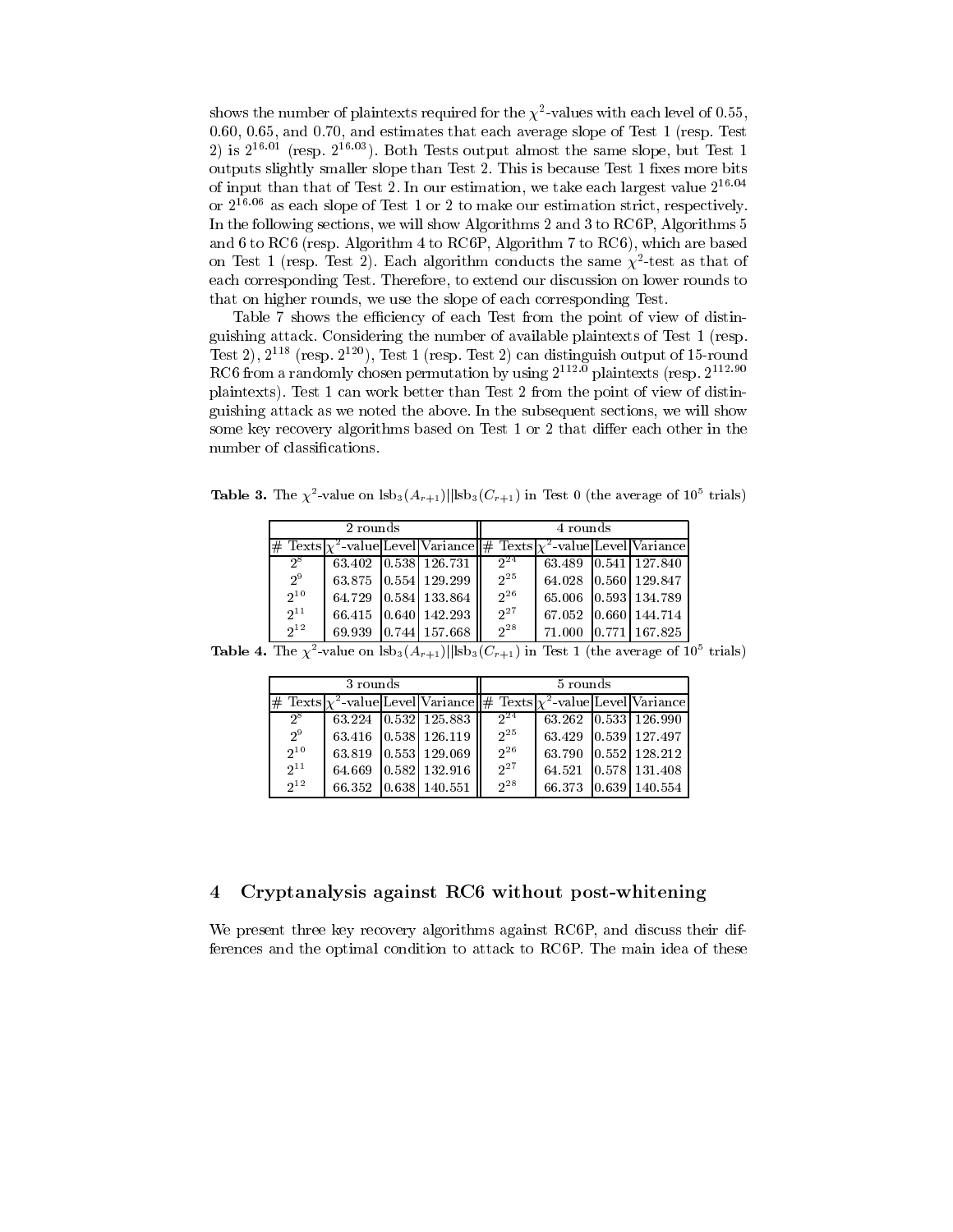|          | 3 rounds |                                                                               | 5 rounds |                      |  |                      |  |  |
|----------|----------|-------------------------------------------------------------------------------|----------|----------------------|--|----------------------|--|--|
|          |          | # Texts $\chi^2$ -value Level Variance # Texts $\chi^2$ -value Level Variance |          |                      |  |                      |  |  |
| $2^9$    |          | 63.166 0.530 125.506                                                          | $2^{25}$ | 63.251 0.533 128.115 |  |                      |  |  |
| $2^{10}$ |          | 63.449 0.540 127.468                                                          | $2^{26}$ | 63.450 0.540 127.756 |  |                      |  |  |
| $2^{11}$ |          | 63.878 0.555 128.891                                                          | $2^{27}$ | 63.849 0.554 130.461 |  |                      |  |  |
| $2^{12}$ |          | 64.865 0.589 132.279                                                          | $2^{28}$ |                      |  | 64.800 0.586 132.642 |  |  |
| $2^{13}$ |          | 66.778 0.651 141.879                                                          | $2^{29}$ |                      |  | 66.744 0.650 141.138 |  |  |

**Table 5.** The  $\chi^2$ -value on  $\text{lsb}_3(A_{r+1})$ || $\text{lsb}_3(C_{r+1})$  in Test 2 (the average of 10<sup>5</sup> trials)

**Table 6.**  $\log_2(\# \text{texts})$  and the slope required for the  $\chi^2$ -value of each level (the average of  $10^5$  trials)

|         |       | Test 1 |           | Test 2                                          |       |       |  |  |
|---------|-------|--------|-----------|-------------------------------------------------|-------|-------|--|--|
| Level   |       |        |           | 3 rounds 5 rounds slope 3 rounds 5 rounds slope |       |       |  |  |
| 0.55    | 9.92  | 25.89  | 115.97 ll | 10.80                                           | 26.83 | 16.03 |  |  |
| 0.60    | 11.45 | 27.49  | 16.04     | 12.26                                           | 28.32 | 16.06 |  |  |
| 0.65    | 12.17 | 28.17  | 16.00     | 13.00                                           | 29.00 | 16.00 |  |  |
| 0.70    | 12.71 | 28.72  | 16.01     | 13.53                                           | 29.57 | 16.04 |  |  |
| average |       |        | 16.01     |                                                 |       | 16.03 |  |  |

Table 7.  $log_2(\#text{text})$  and linear equations for Tests 1 and 2 (the average of 10<sup>5</sup> trials)

|       | Test :                                                                    |      |  |                |  | Test 2 |      |  |                |
|-------|---------------------------------------------------------------------------|------|--|----------------|--|--------|------|--|----------------|
|       | Level 3 rounds 5 rounds linear equation 3 rounds 5 rounds linear equation |      |  |                |  |        |      |  |                |
| 10.99 | 15.7                                                                      | 31.8 |  | $8.02r - 8.30$ |  | -16.6  | 32.6 |  | $8.03r - 7.55$ |

algorithms follow [9], but we fix some bits out of  $|s b_n(B_0)|| s b_n(D_0)$  instead of  $\frac{1}{2}$  lsb<sub>n</sub> $(A_0)$ ||lsb<sub>n</sub> $(C_0)$  or the first-round-rotation amount. Intuitively, our algorithms fix some bits out of  $|sb_n(B_0)||sb_n(D_0)$ , check the  $\chi^2$ -value of  $|sb_3(A_r)||sb_3(C_r)$ , and recover both  $\text{lsb}_2(S_{2r})$  and  $\text{lsb}_2(S_{2r+1})$  of r-round RC6P. Here we set  $(y_b, y_d)$  $(\text{lsb}_3(B_{r+1}), \text{lsb}_3(D_{r+1})), (x_c, x_a) = (\text{lsb}_5(F(A_{r+1})), \text{lsb}_5(F(C_{r+1}))), (s_a, s_c)$  $(\text{lsb}_2(S_{2r}), \text{lsb}_2(S_{2r+1})), s = s_a || s_c$ , and  $(S_{2r}^3, S_{2r+1}^3) = (0,0)$ , where  $x_a$  (resp.  $x_c$ ) is the rotation amounts on  $A_r$  (resp.  $C_r$ ) in the r-th round.

### Key recovery algorithms based on Test 1  $4.1$

Algorithm 2 and 3 are based on Test 1 in Section 3. Algorithm 2 averages the  $\chi^2$ -value among 2<sup>10</sup> classifications, while Algorithm 3 averages it among 2<sup>15</sup> classifications.

### Algorithm 2

- 1. Choose a plaintext  $(A_0, B_0, C_0, D_0)$  with  $(1sb_5(B_0), 1sb_5(D_0)) = (0,0)$ and encrypt it.
- 2. For each  $(s_a, s_c)$ , decrypt  $y_d || y_b$  with a key  $(S_{2r}^3 || s_a, S_{2r+1}^3 || s_c)$  by 1 round<sup>1</sup>. The decryptions of  $y_d$  and  $y_b$  are set to  $z_a$  and  $z_c$ , respectively, which are denoted by a 6-bit integer  $z = z_a || z_c$ .
- 3. For each value  $s$ ,  $x_a$ ,  $x_c$ , and  $z$ , update each array by incrementing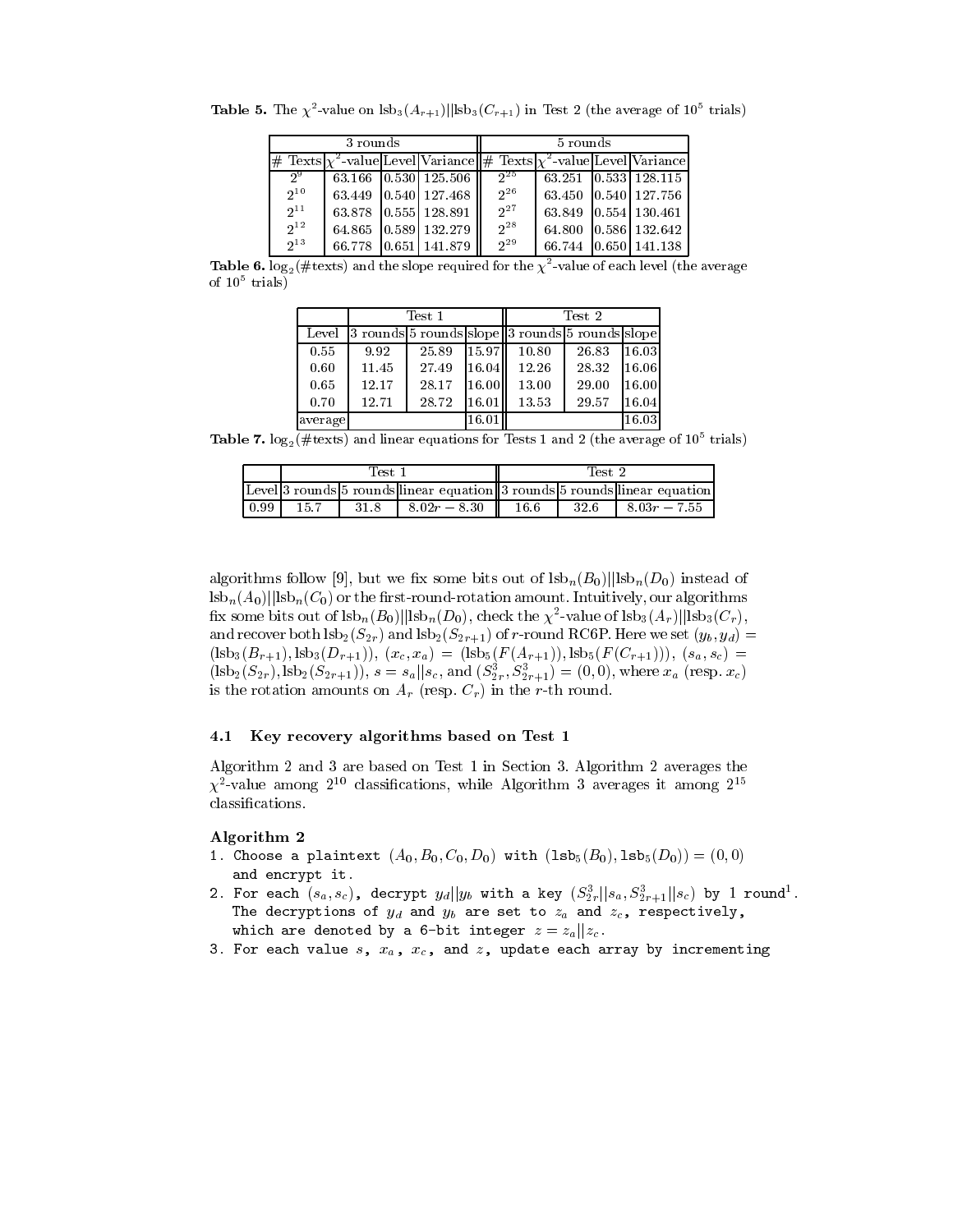count $[s][x_a][x_c][z]$ .

- 4. For each s,  $x_a$ , and  $x_c$ , compute  $\chi^2[s][x_a][x_c]$ .
- 5. Compute the average  $ave[s]$  of  $\{\chi^2[s][x_a][x_c]\}_{x_a,x_c}$  for each s and output s with the highest  $ave[s]$  as  $1sb_2(S_{2r})||1sb_2(S_{2r+1})$ .

Algorithm 3

- 1. Choose a plaintext  $(A_0, B_0, C_0, D_0)$  with  $1s b_5(D_0) = 0$ , set  $t = 1s b_5(B_0)$ , and encrypt it.
- 2. For each  $(s_a, s_c)$ , decrypt  $y_d||y_b$  with a key  $(S_{2r}^3||s_a, S_{2r+1}^3||s_c)$  by 1 round. The decryptions of  $y_d$  and  $y_b$  are set to  $z_a$  and  $z_c$ , respectively, which are also denoted by a 6-bit integer  $z = z_a || z_c$ .
- 3. For each value  $s$ ,  $t$ ,  $x_a$ ,  $x_c$ , and  $z$ , update each array by incrementing count  $[s][t][x_a][x_c][z]$ .
- 
- 4. For each s, t,  $x_a$ , and  $x_c$ , compute  $\chi^2[s][t][x_a][x_c]$ .<br>5. Compute the average  $ave[s]$  of  $\{\chi^2[s][t][x_a][x_c]\}_{x_a,x_c,t}$  for each s and output s with the highest  $ave[s]$  as  $1\texttt{sb}_{2}(S_{2r})||1\texttt{sb}_{2}(S_{2r+1})$ .

Table 8 shows the results of Algorithms 2 and 3 on 4-round RC6P:  $SUC$ , the average of  $\chi^2$ -values aves on recovered keys, the level, and the variance, where  $SUC$  is the success probability among 1000 keys. Before comparing the results of Algorithms 2 and 3 (Table 8) with that of Test 1 (Table 4), we may review the fact of distribution of the mean [4], that is, for the mean  $\mu$  or the variance  $\sigma^2$  of a population, the mean or the variance of the distribution of the mean of a random sample with the size *n* drawn from the population are  $\mu$  or  $\sigma^2/n$ , respectively. Plaintexts in Algorithm 2 or 3 are classified into  $2^{10}$  or  $2^{15}$  groups of  $\{x_a, x_c\}$  or  $\{\text{lsb}_5(B_0), x_a, x_c\}$  and  $ave[s]$  is computed over each group. On the other hand, all plaintexts are uniformly distributed to each group since they are randomly generated by M-sequences in our experiments. Therefore, the  $\chi^2$ -value ave<sup>[s]</sup> in Algorithm 2 or 3 is computed by using  $1/2^{10}$  or  $1/2^{15}$  times the number of plaintexts in Table 8. Applying this discussion to the experimental results, we see that the above fact of distribution of the mean exactly holds in Algorithms 2 and 3: the average of  $\chi^2$ -value on  $2^{18} - 2^{22}$  or  $2^{23} - 2^{25}$  plaintexts in Algorithm 2<br>or 3 corresponds to that of  $2^8 - 2^{12}$  or  $2^8 - 2^{10}$  plaintexts in the case of  $r = 3$  of Table 4; the variance of  $\chi^2$ -values in Algorithm 2 or 3 corresponds to about  $1/2^{10}$ or  $1/2^{15}$  as much as that of Table 4; the averages of  $\chi^2$ -values by using  $2^{23} - 2^{25}$ plaintexts in Algorithm 3 are roughly equal to those by using  $2^{18} - 2^{20}$  plaintexts in Algorithm 2; and the variances of  $\chi^2$ -values by using  $2^{23} - 2^{25}$  plaintexts in Algorithm 3 are about  $1/2^5$  as much as those by using  $2^{18} - 2^{20}$  plaintexts in Algorithm 2. We also remark that the level of  $\chi^2$ -value more than 0.57 or 0.53 is enough for key recovering in Algorithm 2 or 3, respectively.

Let us discuss the security in higher rounds. Since Algorithms 2 and 3 are based on the  $\chi^2$ -test of Test 1, we may expect that the slope in Test 1 holds in Algorithms 2 and 3. By using detailed experimental results in Table 9 and the

Since any  $(S_{2r}^3, S_{2r+1}^3)$  outputs the same  $\chi^2$ -value of z [9], we may decrypt y by setting  $(S_{2r}^3, S_{2r+1}^3) = (0, 0)$ .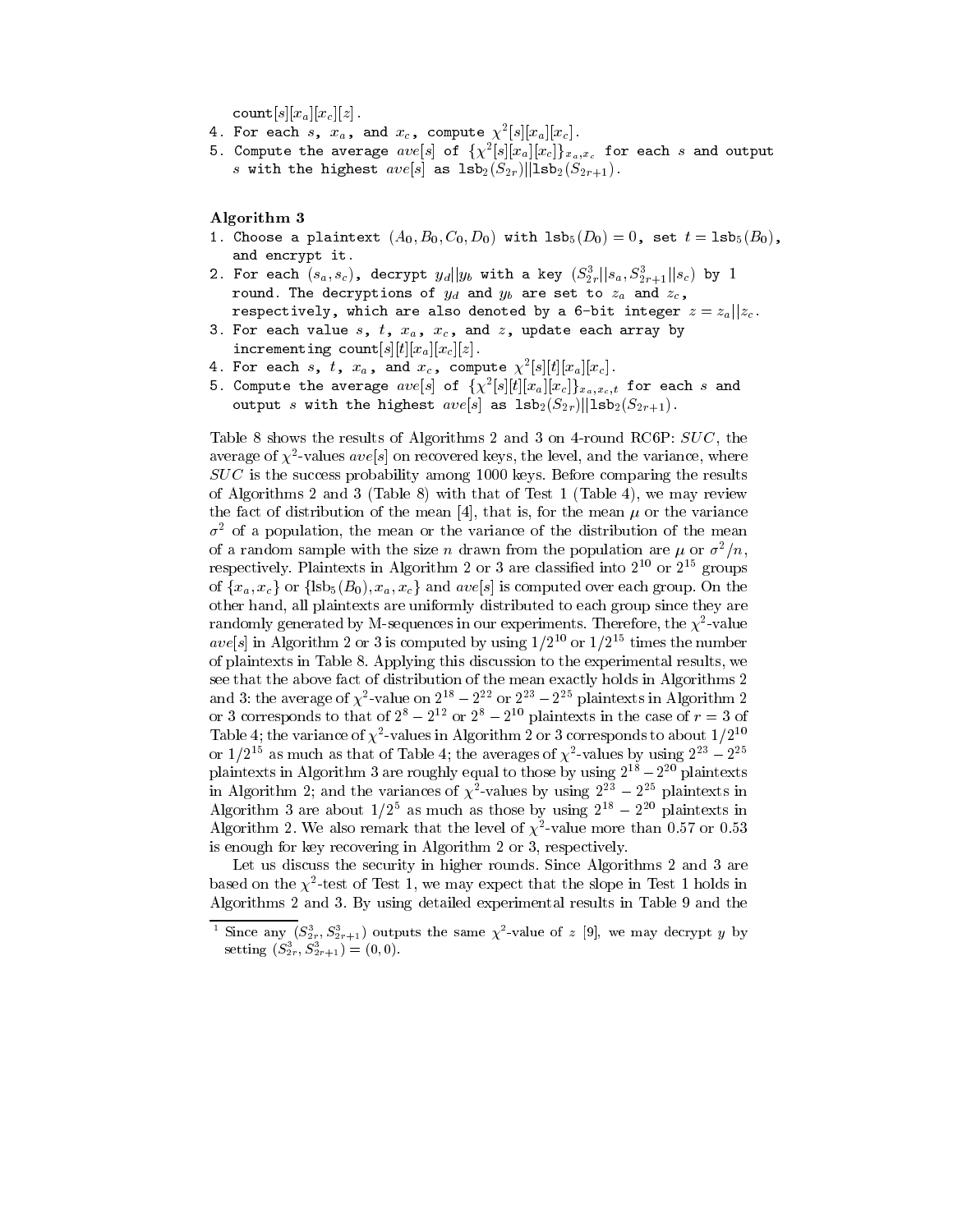slope in Test 1, the number of plaintexts required for recovering a key in  $r$ -round RC6P with the success probability of 95%,  $\log_2(\#text)$ , is estimated to

$$
\log_2(\#text) = \begin{cases} 8.02r - 10.48 \text{ (Algorithm 2)}\\ 8.02r - 7.98. \text{ (Algorithm 3)}. \end{cases}
$$

Let us investigate the amount of work by setting one unit of work to one encryption. Algorithms 2 and 3 encrypts each plaintext and decrypts a ciphertext by 1 round with each key candidate. Therefore, the amount of work is #texts  $\times$  (1+1/r  $\times$  2<sup>4</sup>). Thus, by substituting the number of available plaintexts  $2^{118}$  or  $2^{123}$ , Algorithm 2 or 3 can break 16-round RC6P by using  $2^{117.84}$  or  $2^{120.34}$  plaintexts,  $2^{118.84}$  or  $2^{121.34}$  work, and  $2^{20}$  or  $2^{25}$  memory with a probability of 95%, respectively.

**Table 8.** The average of  $\chi^2$ -value and the variance in Algorithms 2, 3, and 4 on 4-round RC6P (in 1000 trials)

|          | Algorithm 2                                                      |                                                                                             | Algorithm 3        |         |                                                                  |  |                      |  |
|----------|------------------------------------------------------------------|---------------------------------------------------------------------------------------------|--------------------|---------|------------------------------------------------------------------|--|----------------------|--|
|          |                                                                  | $\#$ texts SUC $\chi^2$ -value Level Variance $\#$ texts SUC $\chi^2$ -value Level Variance |                    |         |                                                                  |  |                      |  |
| $2^{18}$ | $\begin{bmatrix} 0.097 & 63.122 & 0.5280 & 0.1241 \end{bmatrix}$ |                                                                                             | $\frac{1}{2^{21}}$ |         | $\begin{bmatrix} 0.122 & 63.102 & 0.5273 & 0.0020 \end{bmatrix}$ |  |                      |  |
| $2^{19}$ | $\vert 0.155 \vert$ 63.261 $\vert 0.5329 \vert$ 0.1260           |                                                                                             | $2^{22}$           |         | $\begin{bmatrix} 0.247 & 63.114 & 0.5278 & 0.0022 \end{bmatrix}$ |  |                      |  |
| $2^{20}$ | $\vert 0.344 \vert 63.534 \vert 0.5425 \vert 0.1289 \vert$       |                                                                                             | $2^{23}$           |         | $\vert 0.526 \vert 63.157 \vert 0.5293 \vert 0.0026$             |  |                      |  |
| $2^{21}$ | $\begin{bmatrix} 0.744 & 64.096 & 0.5621 & 0.1278 \end{bmatrix}$ |                                                                                             | $2^{24}$           |         | $\vert 0.938 \vert 63.278 \vert 0.5336 \vert 0.0038$             |  |                      |  |
| $2^{22}$ | $\big 0.995\big $ 65.187 $\big 0.5994\big $ 0.1316               |                                                                                             | $2^{25}$           | 11.0001 |                                                                  |  | 63.561 0.5435 0.0044 |  |

|          |       | Algorithm 4                    |         |                                               |
|----------|-------|--------------------------------|---------|-----------------------------------------------|
|          |       |                                |         | #texts SUC   $\chi^2$ -value  Level  Variance |
| $2^{23}$ |       | 10.1171 63.011 10.52411 0.0003 |         |                                               |
| $2^{24}$ | 0.177 | 63.020                         | 0.5244  | 0.0004                                        |
| $2^{25}$ | 0.347 | 63.037                         | 0.5250  | 0.0004                                        |
| $2^{26}$ | 0.768 | 63.067                         | 0.5261  | 0.0005                                        |
| $2^{27}$ | 1.000 | 63.139                         | 10.5286 | 0.0005                                        |

Table 9.  $\log_2(\#text)$  required for key recovering of 4-round RC6P with each success probability (in 1000 trials)

| Success                                                                                                                                        | Algorithm 2 |                                                                            |  | Algorithm 3                | Algorithm 4 |               |  |
|------------------------------------------------------------------------------------------------------------------------------------------------|-------------|----------------------------------------------------------------------------|--|----------------------------|-------------|---------------|--|
| $\vert$ Probability $\vert \#$ texts $\chi^2$ -value Level $\vert \vert \#$ texts $\chi^2$ -value Level $\vert \#$ texts $\chi^2$ -value Level |             |                                                                            |  |                            |             |               |  |
| $95\%$                                                                                                                                         |             | $2^{21.6}$ 64.539 0.5778 $2^{24.1}$ 63.295 0.5341 $2^{26.6}$ 63.102 0.5273 |  |                            |             |               |  |
| 50%                                                                                                                                            | $2^{20.4}$  | 63.721 $\vert 0.5507 \vert \vert 2^{23.0}$                                 |  | $63.157$ 0.5293 $2^{25.4}$ |             | 63.045 0.5253 |  |

### 4.2 Key recovery algorithm based on Test 2

Algorithm 4 is based on the  $\chi^2$ -test of Test 2 in Section 3 and averages it among  $2^{18}$  classifications.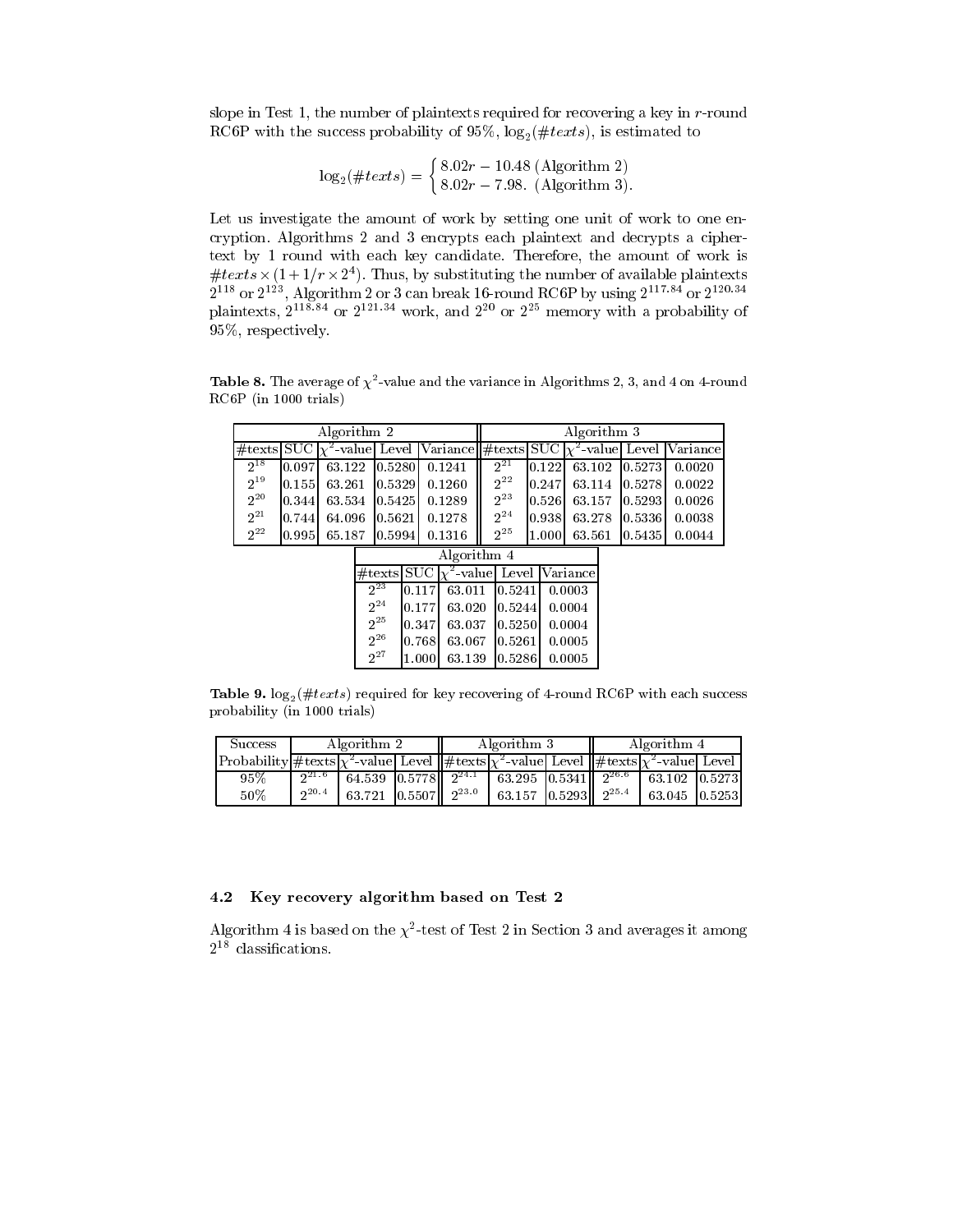### Algorithm 4

- 1. Choose a plaintext  $(A_0, B_0, C_0, D_0)$ , set  $(t_b, t_d) = (1sb_4(B_0), 1sb_4(D_0))$ , and encrypt it.
- 2. For each  $(s_a, s_c)$ , decrypt  $y_d||y_b$  with a key  $(S_{2r}^3||s_a, S_{2r+1}^3||s_c)$  by 1 round. The decryptions of  $y_d$  and  $y_b$  are set to  $z_a$  and  $z_c$ , which are also denoted by a 6-bit integer  $z = z_a || z_c$ .
- 3. For each value  $s$ ,  $t_b$ ,  $t_d$ ,  $x_a$ ,  $x_c$ , and  $z$ , update each array by incrementing count  $[s][t_b][t_d][x_a][x_c][z]$ .
- 4. For each s,  $t_b$ ,  $t_d$ ,  $x_a$ , and  $x_c$ , compute  $\chi^2[s][t_b][t_d][x_a][x_c]$ .
- 5. Compute the average  $ave[s]$  of  $\{\chi^2[s][t_b][t_d][x_a][x_c]\}_{t_b,t_d,x_a,x_c}$  for each s, and output  $s$  with the highest  $ave[s]$  as  $1\mathsf{sb}_2(S_{2r})||1\mathsf{sb}_2(S_{2r+1})$ .

Table 8 shows the results of Algorithm 4. Algorithm 4 classifies plaintexts into  $2^{18}$  groups of  $\{\text{lsb}_4(B_0), \text{lsb}_4(D_0), x_a, x_c\}$  and averages  $\chi^2$ -value over each group. In the same discussion as Algorithms 2 and 3, we see that the average of  $\chi^2$ values by using  $2^{27}$  plaintexts in Table 8 is roughly equal to that by using  $2^9$ plaintexts in the case of  $r = 3$  of Table 5; and the variance of  $\chi^2$ -values by using  $2^{27}$  plaintexts in Table 8 is about  $1/2^{18}$  as much as that by using  $2^9$  plaintexts in the case of  $r = 3$  of Table 5. We note that the  $\chi^2$ -value level of more than 0.527 is enough for key recovering in Algorithm 4.

Let us discuss the security in higher rounds. In the same discussion as Algorithms 2 and 3, we apply the slope of Test 2 in that of Algorithm 4. By using more detailed experimental results in Table 9 and the slope of Test 2, the number of plaintexts required for recovering a key in r-round RC6P with the success probability of 95%,  $log_2(\#text)$ , is estimated to

$$
\log_2(\#text) = 8.03r - 5.52.
$$

By substituting the number of available plaintexts  $2^{128}$ , Algorithm 4 can break 16-round RC6P by using  $2^{122.96}$  plaintexts,  $2^{123.96}$  work, and  $2^{28}$  memory with a probability of  $95\%$ .

### Comparison of Algorithms 2, 3, and 4 4.3

Algorithms 2, 3, and 4 differ mainly in the number of classifications. In other words, they differ in the number of plaintexts that the  $\chi^2$ -values are averaged. We investigate how such a difference influences on a key recovery algorithm. Table 10 summarizes results of three algorithms: the applicable rounds and the efficiency. Algorithm 4 can break 16-round RC6P in the success probability of  $95\%$  with the lowest level of  $\chi^2$ -value, at most 0.528. Because, the more the number of classifications is, the smaller the variance of  $\chi^2$ -value are, as we reviewed the fact above. The smaller variance is one of necessary factors to single out a correct key as in [9]. However, in contrast to [9], Algorithm 4 is not the most efficient attack of three algorithms. Three algorithms can analyze RC6P with the same number of rounds. That is, it does not necessarily holds that the more number of classifications, the larger applicable rounds. Generally, the larger the number of classifications, the lower level of  $\chi^2$ -value are required to recover a correct key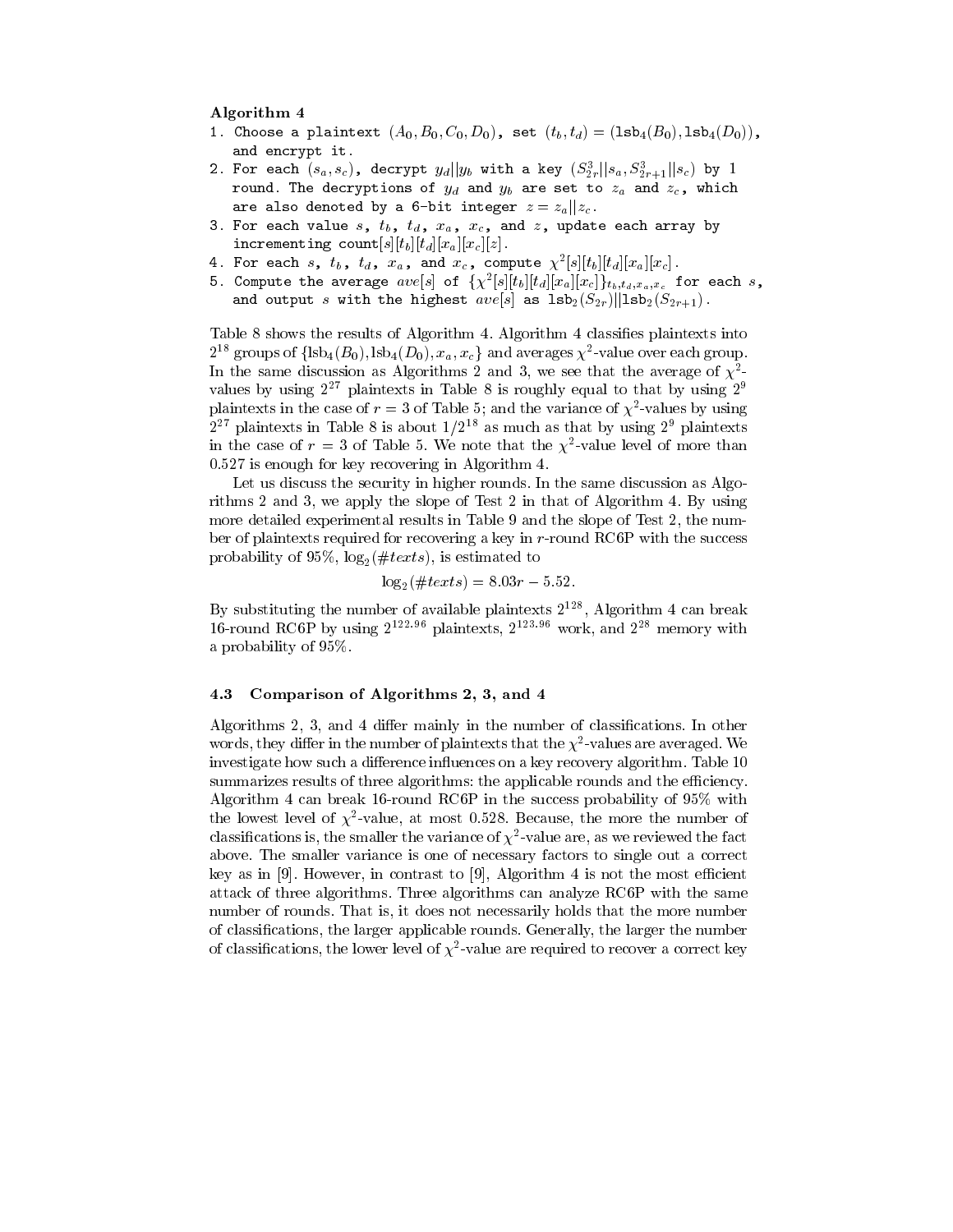but the more necessary plaintexts and work are required. On the other hand, there exists an upper limit of the available plaintexts and work amount. This is why the optimization of the number of classifications is necessary.

There are two factors of the number of both available texts and classifications to discuss the optimization. Fixing the number of available texts to  $2^{128}$ , let us investigate the optimal number of classifications: the  $\chi^2$ -value is averaged over groups  $\{\text{lsb}_3(B_0), \text{lsb}_3(D_0), x_a, x_c\}, \{\text{lsb}_4(B_0), \text{lsb}_4(D_0), x_a, x_c\}, \text{ or }$  $\{\mathrm{lsb}_5(B_0), \mathrm{lsb}_5(D_0), x_a, x_c\}$ , namely the number of classifications is  $2^{16}$ ,  $2^{18}$ , or  $2^{20}$ , respectively. This means that we optimize Algorithm 4 by changing the number of classification. Table 11 shows the results, which indicates that the key recovery attack with  $2^{18}$  classifications, i.e. Algorithm 4, is the optimal. The number of classifications of Algorithms 2 and 3 is also optimized to attack RC6 well.

Table 10. Comparison of Algorithms 2, 3, and 4 on RC6P: applicable rounds and the efficiency

| Algorithm $\#$ classifications $\#$ available texts nemory rounds $\#$ texts work $\chi^2$ -value (level) variance |        |                |  |                                                 |  |
|--------------------------------------------------------------------------------------------------------------------|--------|----------------|--|-------------------------------------------------|--|
| ດ 1 ປ                                                                                                              | ດ 11 ö | $2^{20}$       |  | $2^{117.84}$ $2^{118.84}$ 64.539 (0.578) 0.1319 |  |
| 0.15                                                                                                               | 23     | 2 <sub>5</sub> |  | $2^{120.34}$ $2^{121.34}$ 63.295 (0.535) 0.0039 |  |
| ი18                                                                                                                | 28     | 28             |  | $2^{122.96}$ $2^{123.96}$ 63.102 (0.528) 0.0005 |  |

|  |  |  | <b>Table 11.</b> #texts necessary for variations of Algorithm 4 on 4-round RC6P |  |  |  |
|--|--|--|---------------------------------------------------------------------------------|--|--|--|
|  |  |  |                                                                                 |  |  |  |

|                                                                                            | $\#$ classifications |                       |      |  |  |
|--------------------------------------------------------------------------------------------|----------------------|-----------------------|------|--|--|
|                                                                                            |                      | $2^{16}$   $2^{18}$ T | ົງ20 |  |  |
| $\frac{1}{2}$ texts (95 $\%$ ) $\frac{2^{27.0} \times 2^{26.6} \times 2^{26.9}}{2^{26.9}}$ |                      |                       |      |  |  |
| $\# \text{texts} (50\%)  2^{25.8} 2^{25.4} 2^{25.7}$                                       |                      |                       |      |  |  |

### 5 Cryptanalysis against RC6

In this section, we apply Algorithm 2, 3, or 4 to RC6 with a 24-byte key, which is called Algorithm 5, 6, or 7, respectively. They recover a 68-bit subkey of  $\text{lsb}_2(S_{2r})$ ,  $\text{lsb}_2(S_{2r+1})$ ,  $S_{2r+2}$ , and  $S_{2r+3}$ . We demonstrate Algorithm 5 to RC6-8 and discuss how to analyze the security to RC6 with a 24-byte key.

#### $5.1$ Attacks on RC6

Let us set  $(y_b, y_d) = (lsb_3(B_{r+2}), lsb_3(D_{r+2})), (s_a, s_c) = (lsb_2(S_{2r}), lsb_2(S_{2r+1})),$  $s = s_a ||s_c||S_{2r+2}||S_{2r+3}, (S_{2r}^3, S_{2r+1}^3) = (0,0),$  and  $(x_c, x_a) = (lsb_5(F(A_{r+2} S_{2r+2}$ )), lsb<sub>5</sub>( $F(C_{r+2}-S_{2r+3})$ )), where  $x_a$  or  $x_c$  is the r-round rotation amounts on  $A_r$  or  $C_r$ , respectively.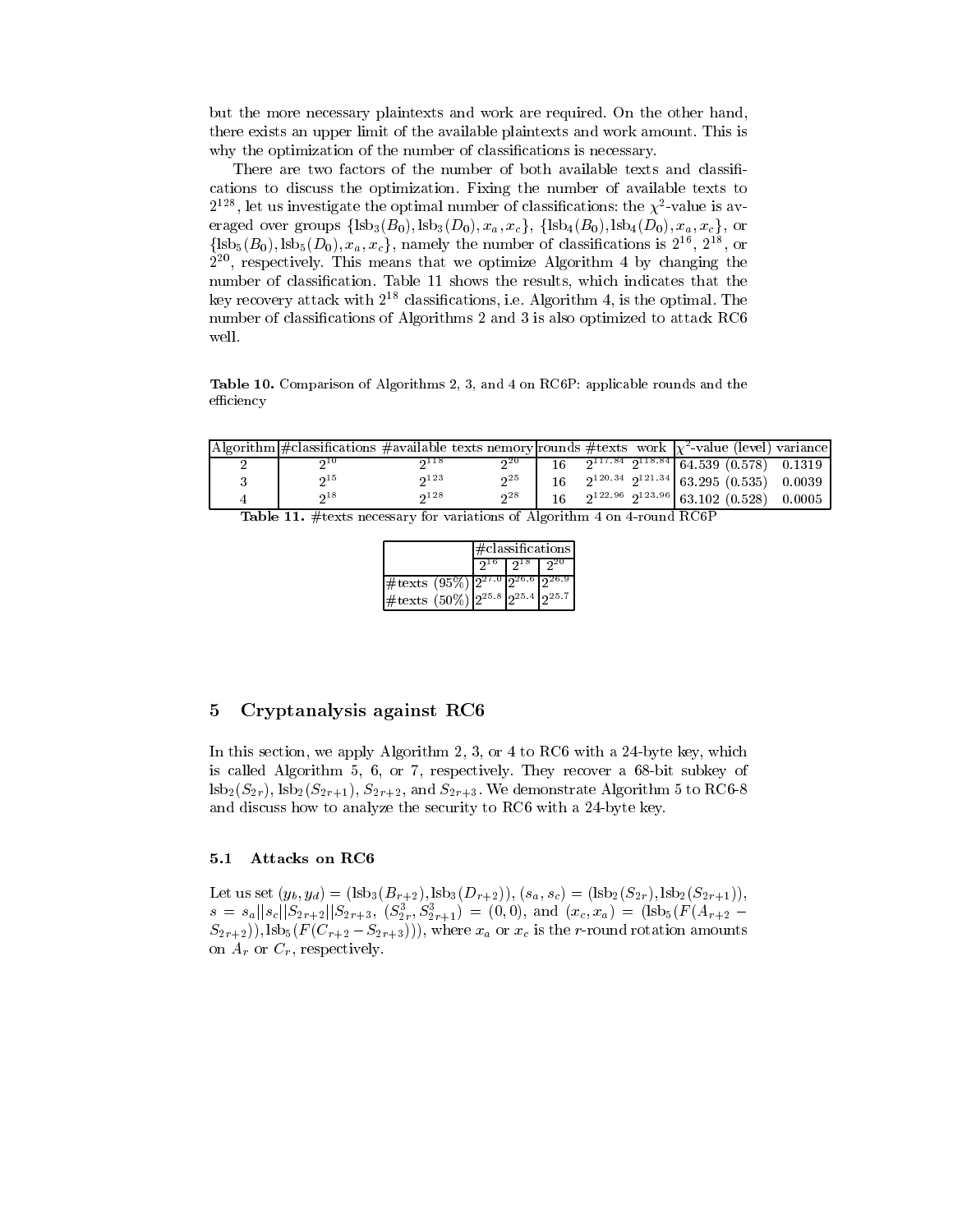### Algorithm 5

- 1. Choose a plaintext  $(A_0, B_0, C_0, D_0)$  with  $({\tt lsb}_5(B_0), {\tt lsb}_5(D_0)) = (0,0)$ and encrypt it.
- 2. For each subkey  $S_{2r+2}$  and  $S_{2r+3}$ , decrypt  $y_d||y_b$  with a key  $(S_{2r}^3||s_a, S_{2r+1}^3||s_c)$ by 1 round. The decryptions of  $y_d$  and  $y_b$  are set to  $z_a$  and  $z_c$ , respectively, which are denoted as a 6-bit integer  $z = z_a || z_c$ .
- 3. For each value  $s$ ,  $x_a$ ,  $x_c$ , and  $z$ , update each array by incrementing  $\texttt{count}[s][x_a][x_c][z].$
- 4. For each s,  $x_a$ , and  $x_c$ , compute  $\chi^2[s][x_a][x_c]$ .
- 5. Compute the average  $ave[s]$  of  $\{\chi^2[s][x_a][x_c]\}_{x_a,x_c}$  for each s, and output s with the highest  $ave[s]$  as  $1sb_2(S_{2r})||1sb_2(S_{2r+1})||S_{2r+2}||S_{2r+3}$ .



Fig. 1. Outline of Algorithm 5

Figure 1 shows the outline of Algorithm 5. Algorithm 5 differ with Algorithm 2 in a way of handling both  $S_{2r+2}$  and  $S_{2r+3}$ : Algorithm 2 uses a correct key on  $S_{2r+2}$  and  $S_{2r+3}$ ; but Algorithm 5 has to guess a correct key of  $S_{2r+2}$  and  $S_{2r+3}$ . Therefore, the results of Algorithm 5 against r-round RC6 is coincident with those of Algorithm 2 against r-round RC6P whenever correct keys on  $S_{2r+2}$  and  $S_{2r+3}$  are used. As a result, to discuss the security on RC6 against Algorithm 5, we have only to investigate the behavior of  $\chi^2$ -value with using wrong-keys of  $S_{2r+2}$  and  $S_{2r+3}$ .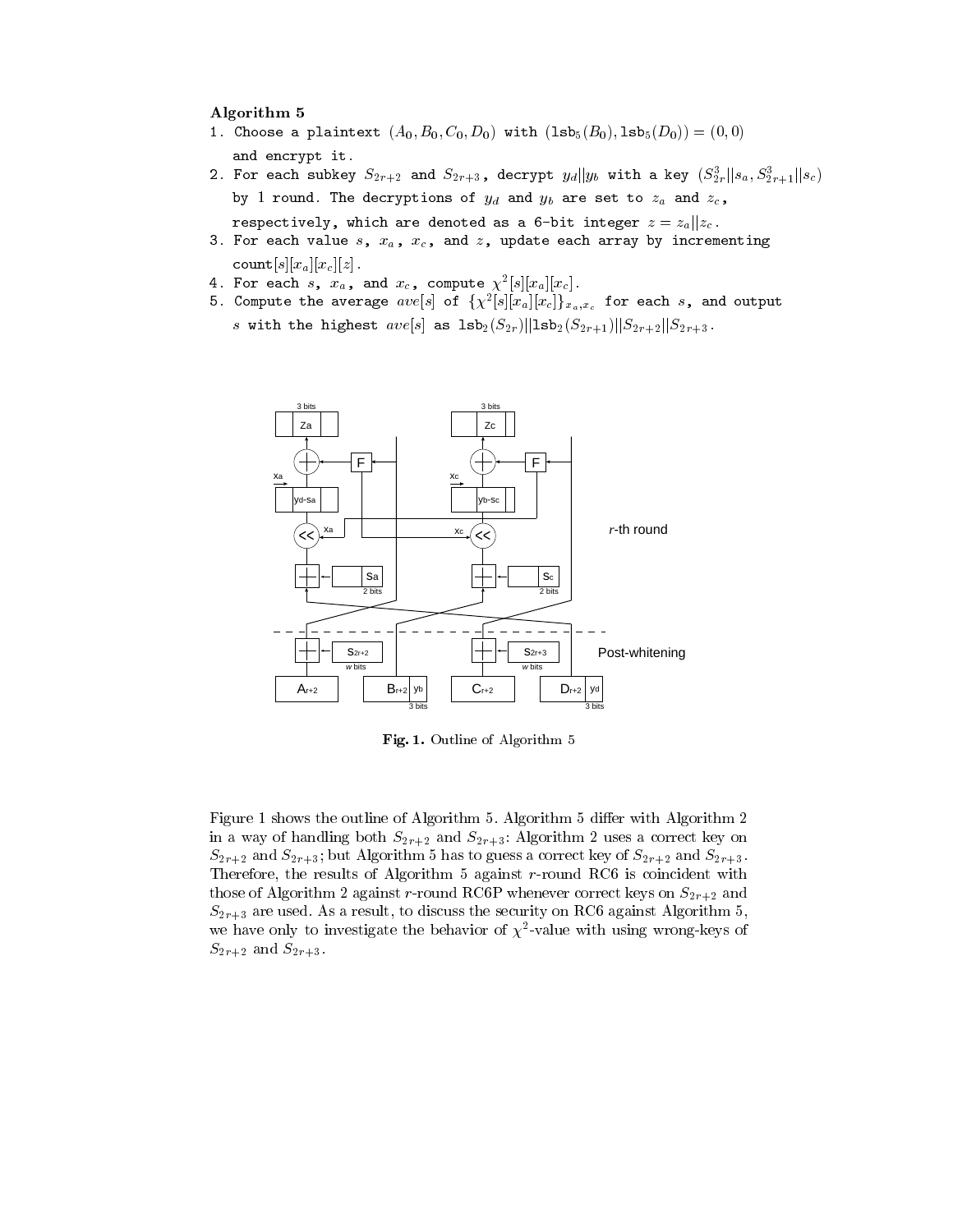#### Differences between Algorithms 2 and 5  $5.2$

To investigate the difference between two algorithms, let us observe how wrongkeys of  $S_{2r+2}$  have an influence on a key recovery in Algorithm 5 when a correct key is set to  $S_{2r+3}$ . Table 12 shows the experimental results of Algorithm 2 on RC6P-8 or Algorithm 5 on RC6-8, in which Algorithm 2 recovers 4-bit subkeys of  $\text{lsb}_2(S_8)$  and  $\text{lsb}_2(S_9)$ ; and Algorithm 5 recovers 12-bit subkeys of  $\text{lsb}_2(S_8)$ ,  $\text{lsb}_2(S_9)$ , and  $S_{10}$ . Table 12 indicates that: Algorithm 5 cannot work as effectively as Algorithm 2 if a few plaintexts like  $2^{11}$  or  $2^{12}$  are used; but Algorithm 5 can work as effectively as Algorithm 2 if enough many plaintexts like  $2^{14}$  or  $2^{15}$ are used. They differ in the number of wrong keys: the number of wrong keys of Algorithm 5 is  $2^8$  times as many as that of Algorithm 2. If a few (i.e. not enough) plaintexts are used, then the  $\chi^2$ -value on even a correct key is rather low and thus the  $\chi^2$ -value on wrong keys disturbs us to single out a correct key. As a result, the difference in the number of wrong keys influences the probability that can single out a correct key. On the other hand, if enough number of plaintexts are used, then the  $\chi^2$ -value on a correct key becomes enough high, while that on wrong keys does not become high, and, thus, the difference in the number of wrong keys does not have a great influence on singling out a correct key. As a result, Algorithm 5 can single out a correct key with almost the same high probability like more than  $90\%$  as Algorithm 2 if enough number of plaintexts are used.

The remaining problem is how to define enough number of plaintexts. We may note that the key recovery attacks compute the  $\chi^2$ -value on a part for every key candidate and output a key with the highest  $\chi^2$ -value as a correct key. This means that an algorithm can single out a correct key if and only if a correct key outputs higher  $\chi^2$ -value than that on all wrong keys. In other words, the lowest  $\chi^2$ -value on correct keys has only to be higher than the highest  $\chi^2$ -value on wrong keys. Thus, enough number of plaintexts necessary to single out a correct key is defined as the number of plaintexts that makes the lowest  $\chi^2$ -value on correct keys higher than the highest  $\chi^2$ -value on wrong keys.

As the final step, we investigate a good sample on wrong keys of  $S_a$ ,  $S_c$ ,  $S_{2r+2}$ and  $S_{2r+3}$  that may output the the highest  $\chi^2$ -value. Let us set the *almost-correct wrong key* that differs a correct key in only the most-significant-one bit of  $S_{2r+2}$ . the other bits, in other words,  $S_a$ ,  $S_c$ ,  $S_{2r+3}$  and  $\text{lsb}_7(S_{2r+2})$ , are the same as a correct key. Apparently, this is the most similar to a correct key and is expected to output the highest  $\chi^2$ -value of wrong keys. Thus, we define enough number of plaintexts to single out a correct key as the number of plaintexts such that the lowest  $\chi^2$ -value on correct keys becomes higher than the highest  $\chi^2$ -value on almost-correct wrong keys. To find out enough number of plaintexts in the case of Algorithm 5 on RC6-8, we conduct the following two experiments:

- Test 3<sup>2</sup>: [Behavior of  $\chi^2$  value of correct keys]
- Compute the highest and lowest  $\chi^2$ -value on correct keys.
- Test 4: [Behavior of  $\chi^2$  value of almost-correct wrong keys]

 $2$  Test 3 is the same as the results of correct keys in Algorithm 2 to RC6P.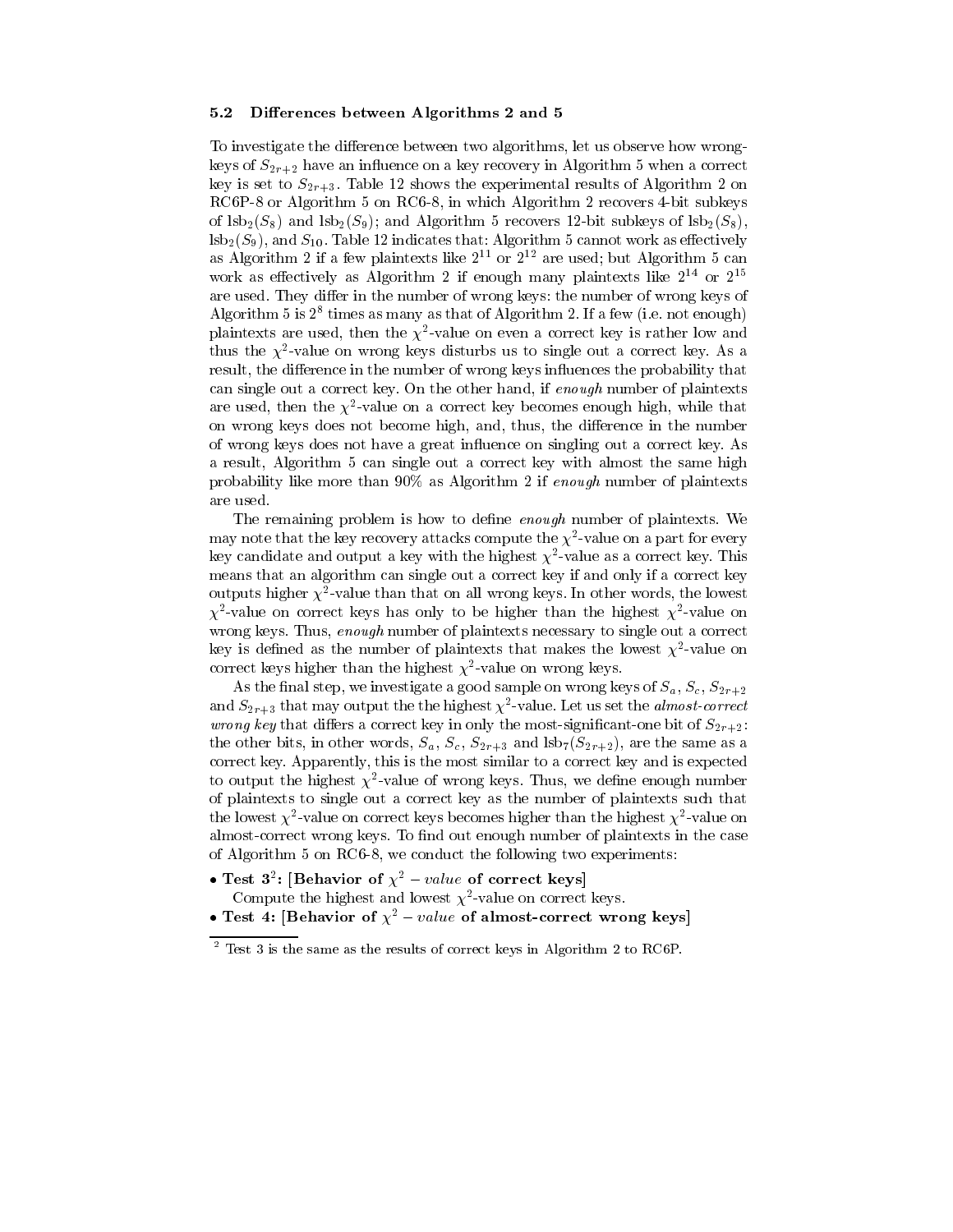Compute the highest  $\chi^2$ -value on almost-correct wrong keys.

The results are shown in Table 13, where SUC means the success probability to recover a correct key of  $S_a$  and  $S_b$  in Algorithm 2 to RC6P-8. From Table 13, we see that enough number of plaintexts is defined as  $2^{14.5}$  plaintexts. Comparing with Table 12, we convince that enough number is well difined and, thus, we estimate that Algorithm 5 can recover a correct key with the success probability of about 90% by using  $2^{14.5}$  plaintexts. Table 13 also indicates that the  $\chi^2$ -value recovered by almost-correct wrong keys does not become high even if many plaintexts are used. This reflects that: the  $f$ -function of RC6 is the nonlinear conversion which depends on all 32-bit inputs; and thus the recovered value does not output high  $\chi^2$ -value if only the input of f-function differs with a correct input even in 1 bit.

Table 12. Success probability of Algorithm 2 (resp. 5) on 4-round RC6P-8 (resp.  $RC6-8$ ) (in 1000 trials)

|          |       | #texts Algorithm 2 Algorithm 5 |
|----------|-------|--------------------------------|
| 911      | 0.125 | 0.001                          |
| $2^{12}$ | 0.241 | 0.014                          |
| $2^{13}$ | 0.486 | 0.177                          |
| 914      | 0.887 | 0.886                          |
| $2^{15}$ | 1.000 | 1.000                          |

Table 13. Results of Tests 3 and 4 in Algorithm 5 on 4-round RC6-8 (in 1000 trials)

|            |       | Test 3                                                                   | Test 4 |        |
|------------|-------|--------------------------------------------------------------------------|--------|--------|
|            |       | #texts SUC the highest $\chi^2$ the lowest $\chi^2$ the highest $\chi^2$ |        |        |
| $2^{12.0}$ | 0.232 | 69.711                                                                   | 60.689 | 68.634 |
| $2^{12.5}$ | 0.332 | 70.435                                                                   | 61.680 | 67.794 |
| $2^{13.0}$ | 0.491 | 72.167                                                                   | 62.226 | 68.181 |
| $2^{13.5}$ | 0.699 | 74.458                                                                   | 63.266 | 67.450 |
| $2^{14.0}$ | 0.868 | 77.427                                                                   | 65.359 | 68.393 |
| $2^{14.5}$ | 0.972 | 81.609                                                                   | 68.971 | 68.174 |
| $2^{15.0}$ | 0.999 | 88.978                                                                   | 70.890 | 68.211 |

### 5.3 The security of RC6 against Algorithms 5

The previous section have defined enough number of plaintexts and seen that Algorithm 5 can recover a correct key with the success probability of 90% by using enough many plaintexts. We conduct Tests 3 and 4 to Algorithm 5 on 4-round RC6 to find out enough number of plaintexts. The results are shown in Table 14, where SUC means the success probability to recover a correct key of  $S_a$  and  $S_b$  in Algorithm 2 to RC6P. Table 14 indicates that enough number of plaintexts is set to  $2^{22}$  plaintexts; and it is roughly equal to that which outputs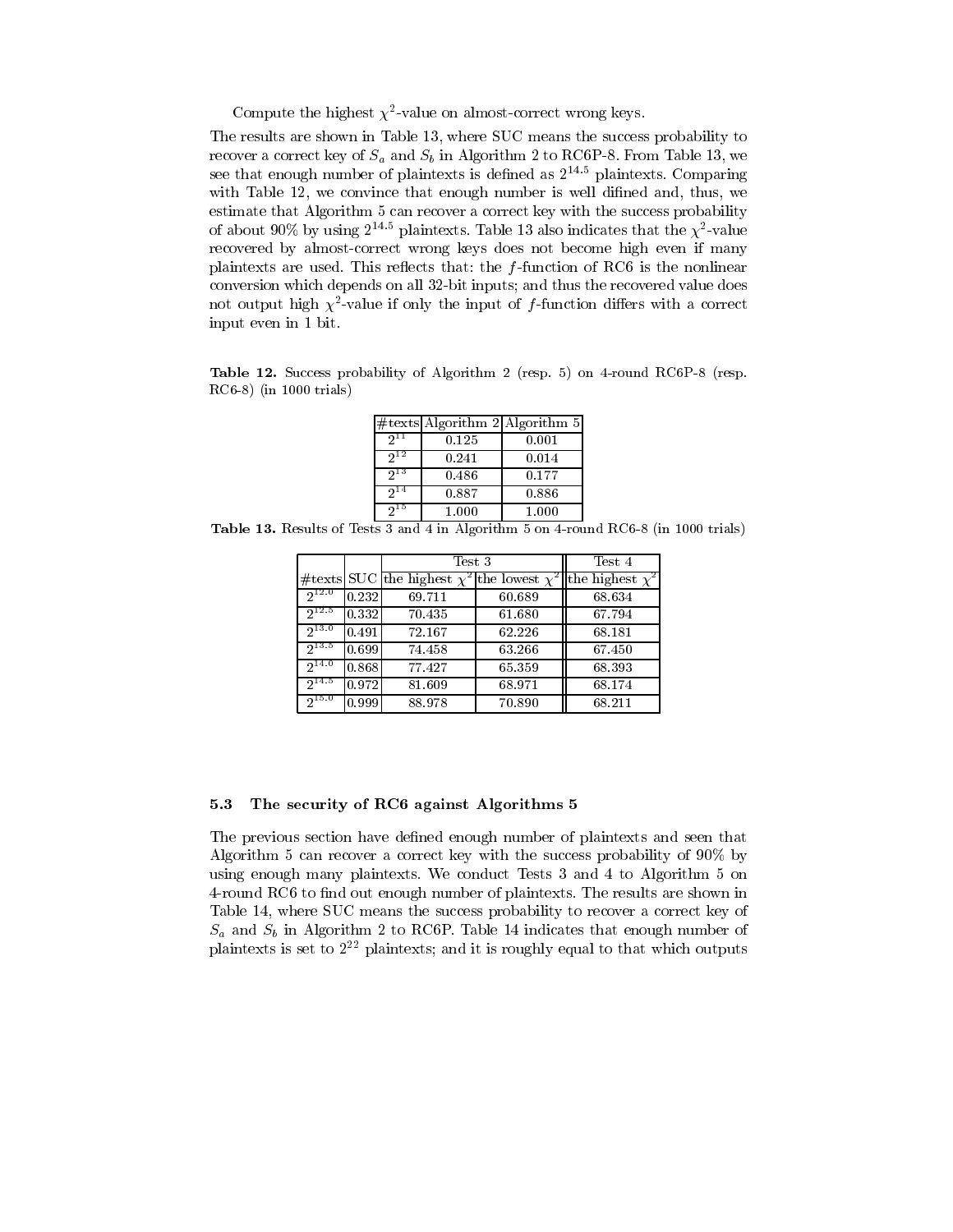the success probability of more than 95% in Algorithm 2 on RC6P. Then, we estimate that Algorithm 5 can recover a correct key with the success probability of more than 90% by using  $2^{22}$  plaintexts.

Let us discuss the security in higher-round RC6. We increase the number of plaintexts by up to a factor of  $2<sup>2</sup>$  to analyze the security strictly and use the same slope in Test 1 since Algorithm 5 is based on the  $\chi^2$ -test of Test 1. Then, the number of plaintexts required for recovering a key in r-round RC6 with the success probability of 90%,  $\log_2(\#text)$ , is estimated to

$$
\log_2(\#text) = 8.02r - 8.08
$$

By substituting the number of available plaintexts  $2^{118}$ , Algorithm 5 can break 15-round RC6 by using  $2^{112.22}$  plaintexts with a probability of about 90%.

### $5.4$ Applying Algorithms 3 to RC6

Algorithm 3 can be applied to RC6 in the same way as Algorithm 2, which is called Algorithms 6. We omit the repetitious detail of the algorithm. To find out enough number of plaintexts, we conduct the same experiments of Tests 3 and 4 to Algorithm 6 on 4-round RC6, whose results are shown in Table 14. Table 14 indicates that enough number of plaintexts to Algorithm 6 on RC6 is  $2^{24.6}$  plaintexts.

We increase the number of plaintexts by up to a factor of  $2<sup>2</sup>$  to analyze the security strictly and use the slope of Test 1 in Section 3. Then, the number of plaintexts required for a key recovering in  $r$ -round RC6 with the success probability of 90%,  $\log_2(\#texts)$ , is estimated to

$$
\log_2(\#text) = 8.02r - 5.48.
$$

By substituting the number of available plaintexts  $2^{123}$ , Algorithms 6 can break 16-round RC6 with 192-bit key by using  $2^{122.84}$  plaintexts with a probability of 90%.

Let us compare Algorithms 5 and 6 from the point of view of the number of plaintexts and the amount of work, where one unit of work is set to one encryption. Both algorithms encrypt each plaintext, and decrypt a ciphertext by 1 round with each key candidate, where the number of key candidates is  $2^{68}$ . Thus, the amount of work is computed by  $\#texts \times (1 + 2^{68}/r)$ . These results are shown in Table 15. In the final paper, the optimization of each algorithm including the results of Algorithm 7 will be discussed.

### 6 Conclusion

In this paper, we have discussed the optimization of the number of classification by presenting three key recovery attacks against RC6P, Algorithms 2, 3, and 4. As a result of optimization, Algorithm 2 can break 16-round RC6P by using  $2^{117.84}$  plaintexts with the success probability of 95%. We have also investigated how to estimate the security of RC6 to these key recovery algorithms by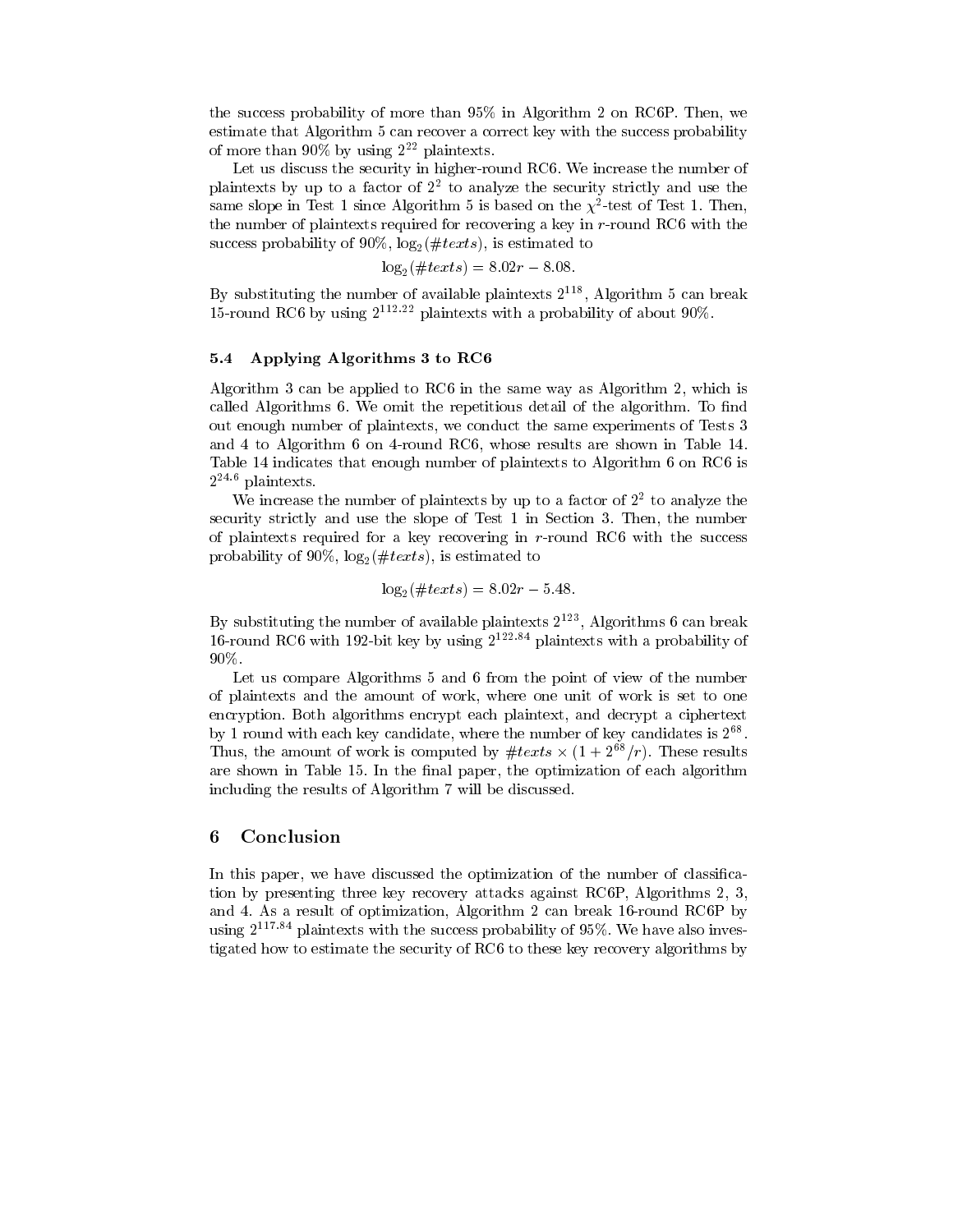|            | Algorithm 5                                                                 |                                                                                           | Algorithm 6 |        |            |        |        |        |        |
|------------|-----------------------------------------------------------------------------|-------------------------------------------------------------------------------------------|-------------|--------|------------|--------|--------|--------|--------|
|            |                                                                             | Test 3                                                                                    |             |        |            | Test 3 |        |        |        |
|            |                                                                             | $\#$ texts SUC the highest the lowest Test 4 $\#$ texts SUC the highest the lowest Test 4 |             |        |            |        |        |        |        |
| $2^{20.0}$ | 0.344                                                                       | 63.534                                                                                    | 62.644      | 62.994 | $2^{22.5}$ | 0.385  | 63.288 | 62.916 | 63.197 |
| $2^{20.5}$ | 0.539                                                                       | 63.769                                                                                    | 62.743      | 62.979 | $2^{23.0}$ | 0.519  | 63.338 | 62.905 | 63.211 |
| $2^{21.0}$ | 0.744                                                                       | 64.096                                                                                    | 62.865      | 62.976 | $2^{23.5}$ | 0.752  | 63.395 | 62.963 | 63.199 |
| $2^{21.5}$ | 0.946                                                                       | 64.540                                                                                    | 62.904      | 62.991 | $2^{24.0}$ | 0.934  | 63.501 | 63.013 | 63.218 |
| $2^{22.0}$ | 0.995                                                                       | 65.187                                                                                    | 63.038      | 62.978 | $2^{24.6}$ | 1.000  | 63.648 | 63.223 | 63.201 |
|            | Table 15. #Texts and Work for Algorithms 5 and 6 on r-round RC6 (Estimated) |                                                                                           |             |        |            |        |        |        |        |

Table 14. Results of Tests 3 and 4 in Algorithms 5 and 6 on 4-round RC6 (in 1000 trials)

|  |                                                  |    |                           |  |                | Algorithm initial Key rounds #texts work linear equation $(SUC \geq 90\%)$ |
|--|--------------------------------------------------|----|---------------------------|--|----------------|----------------------------------------------------------------------------|
|  | $192$ -bit $\sqrt{15}$ $2^{112.22}$ $2^{176.32}$ |    |                           |  | $8.02r - 8.08$ |                                                                            |
|  | 192 bit                                          | 16 | $2^{122.84}$ $2^{186.84}$ |  | $8.02r - 5.48$ |                                                                            |

introducing the idea of enough number of plaintexts and almost-correct wrong key. We have shown that Algorithm 6 is estimated to break 16-round RC6 with 24-byte keys by using  $2^{122.84}$  plaintexts with the success probability of 90%.

### References

- 1. J. Borst, B. Preneel, and J. Vandewalle, "Linear Cryptanalysis of RC5 and RC6," Proc. Fast Software Encryption, LNCS 1636, pp.16-30, 1999.
- 2. S. Contini, R. Rivest, M. Robshaw, and Y. Yin, "The Security" of the RC6 Block Cipher. v 1.0," August 20, 1998. Available at http://www.rsasecurity.com/rsalabs/rc6/.
- 3. S. Contini, R. Rivest, M. Robshaw, and Y. Yin, "Improved analysis of some simplified variants of RC6," Proc. Fast Software Encryption, LNCS 1636, pp.1-15, 1999.
- 4. R.J. Freund and W.J. Wilson, *Statistical Method*, Academic Press, San Diego, 1993.
- 5. H. Gilbert, H. Handschuh, A. Joux, and S. Vaudenay, "A Statistical Attack on RC6," Proc. Fast Software Encryption, LNCS 1978, pp.64-74, 2000.
- 6. H. Handschuh and H. Gilbert,  $\sqrt[n]{x^2}$  Cryptanalysis of the SEAL Encryption Algorithm," Proc. Fast Software Encryption, LNCS 1267, pp.1-12, 1997.
- 7. L. Knudsen and W. Meier, "Correlations in RC6 with a reduced number of rounds," Proc. Fast Software Encryption, LNCS 1978, pp.94-108, 2001.
- 8. A. Menezes, P.C. van Oorschot, and S. Vanstone, Handbook of applied cryptography, CRC Press, Inc., Boca Raton, 1996.
- 9. A. Miyaji and M. Nonaka, "Cryptanalysis of the Reduced-Round RC6," Proc. ICICS 2002, LNCS 2513@pp.480-494, 2002.
- 10. R. Rivest, "The RC5 Encryption Algorithm," Proc. Fast Software Encryption, LNCS 1008, pp.86-96, 1995.
- 11. R. Rivest, M. Robshaw, R. Sidney, and Y. Yin, "The RC6 Block Cipher. v1.1," August 20, 1998. Available at http://www.rsasecurity.com/rsalabs/rc6/.